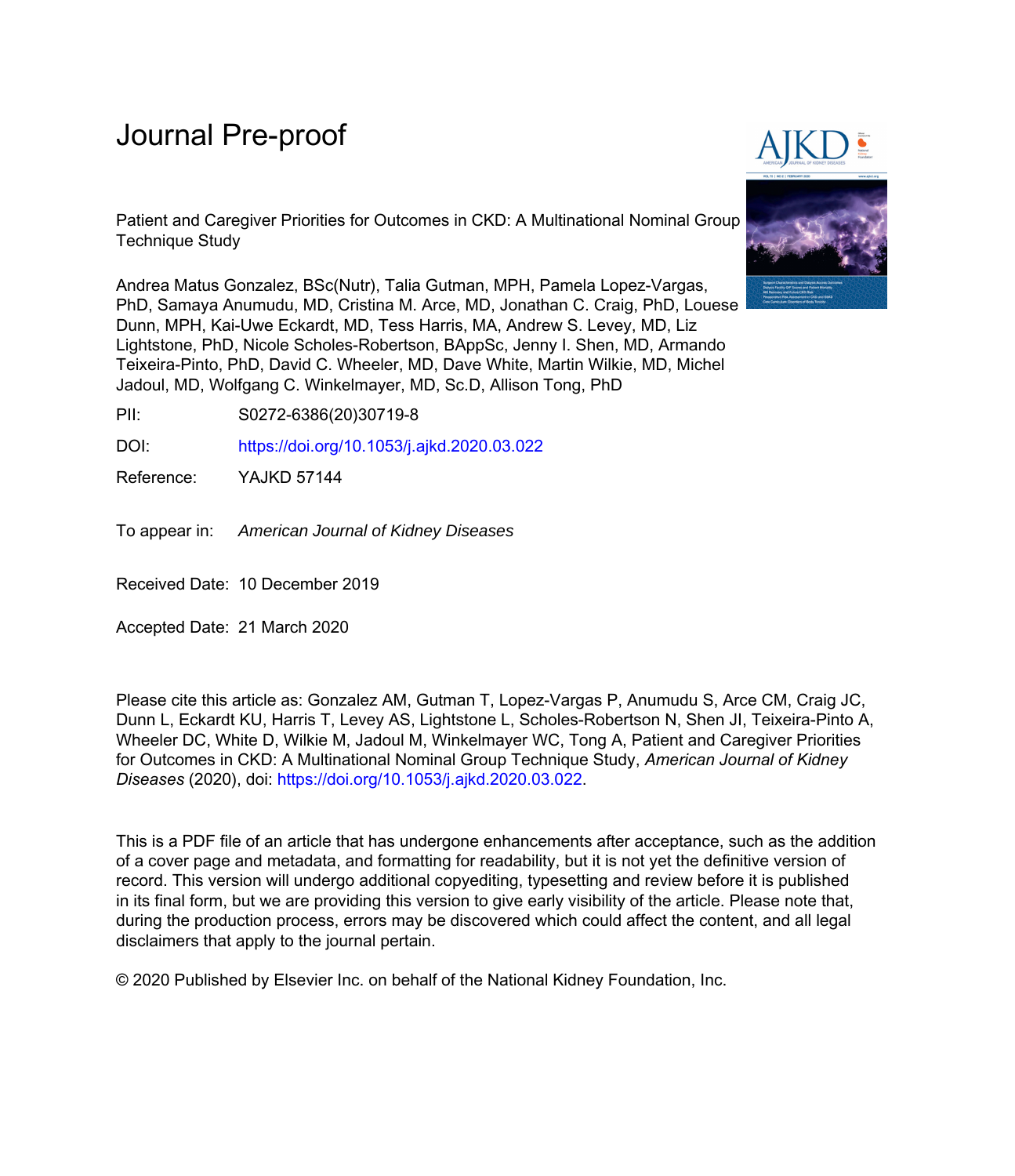## **Patient and Caregiver Priorities for Outcomes in CKD: A Multinational Nominal Group Technique Study**

Andrea Matus Gonzalez,  $BSc(Nurt)^{1,2}$ , Talia Gutman, MPH $^{1,2}$ , Pamela Lopez-Vargas, PhD<sup>1,2</sup>, Samaya Anumudu, MD<sup>3</sup>, Cristina M. Arce, MD<sup>4</sup>, Jonathan C. Craig, PhD<sup>5</sup>, Louese Dunn, MPH<sup>6</sup>, Kai-Uwe Eckardt, MD<sup>7</sup>, Tess Harris, MA<sup>8</sup>, Andrew S. Levey,  $MD^9$ , Liz Lightstone, PhD<sup>10</sup>, Nicole Scholes-Robertson, BAppSc<sup>1,2</sup>, Jenny I. Shen, MD<sup>11</sup>, Armando Teixeira-Pinto, PhD<sup>1,2</sup>, David C. Wheeler,  $MD<sup>12</sup>$ , Dave White<sup>13</sup>, Martin Wilkie,  $MD<sup>6</sup>$ , Michel Jadoul,  $MD<sup>14</sup>$ , Wolfgang C. Winkelmayer, MD, Sc.D<sup>3</sup>, Allison Tong,  $PhD^{1,2}$ 

<sup>1</sup>Sydney School of Public Health, The University of Sydney, Sydney, NSW, Australia <sup>2</sup>Centre for Kidney Research, The Children's Hospital at Westmead, Westmead, NSW, Australia

<sup>3</sup>Selzman Institute for Kidney Health, Section of Nephrology, Baylor College of Medicine, Houston, Texas, United States

<sup>4</sup>Dallas Renal Group, Dallas, TX, United States

<sup>5</sup>College of Medicine and Public Health, Flinders University, Australia

<sup>6</sup>Sheffield Kidney Institute, Sheffield Teaching Hospitals NHS Foundation Trust,

Sheffield, UK

<sup>7</sup>Department of Nephrology and Medical Intensive Care, Charité – Universitätsmedizin Berlin, Berlin, Germany

8 Polycystic Kidney Disease International, London, UK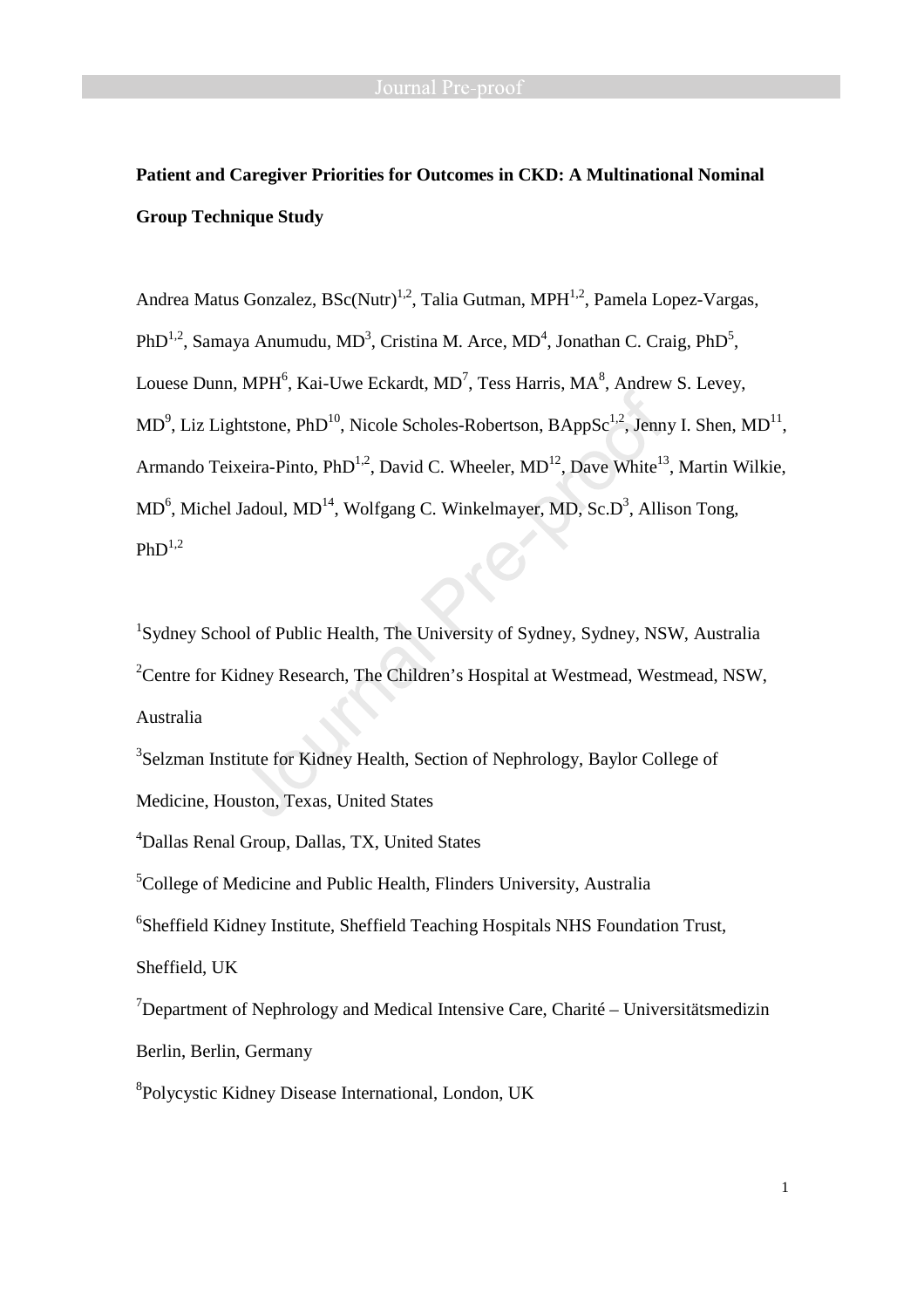<sup>9</sup>Division of Nephrology, Tufts Medical Center, Boston, MA, United States

<sup>10</sup>Centre for Inflammatory Disease, Faculty of Medicine, Imperial College London,

London, United Kingdom

<sup>11</sup>Division of Nephrology and Hypertension, Harbor-UCLA Medical Center, Torrance,

CA, United States

 $12$ Centre for Nephrology, University College London, London, United Kingdom and

George Institute for Global Health, Sydney

<sup>13</sup>Center for Health Action and Policy, The Rogosin Institute, New York, NY, United States

<sup>14</sup>Department of Nephrology, Cliniques universitaires Saint-Luc, Université catholique de Louvain, Brussels, Belgium

## **Address correspondence to:**

Andrea Matus González

Centre for Kidney Research, The Children's Hospital at Westmead, Westmead, NSW

2145, Sydney, Australia

Email: andrea.matusgonzalez@sydney.edu.au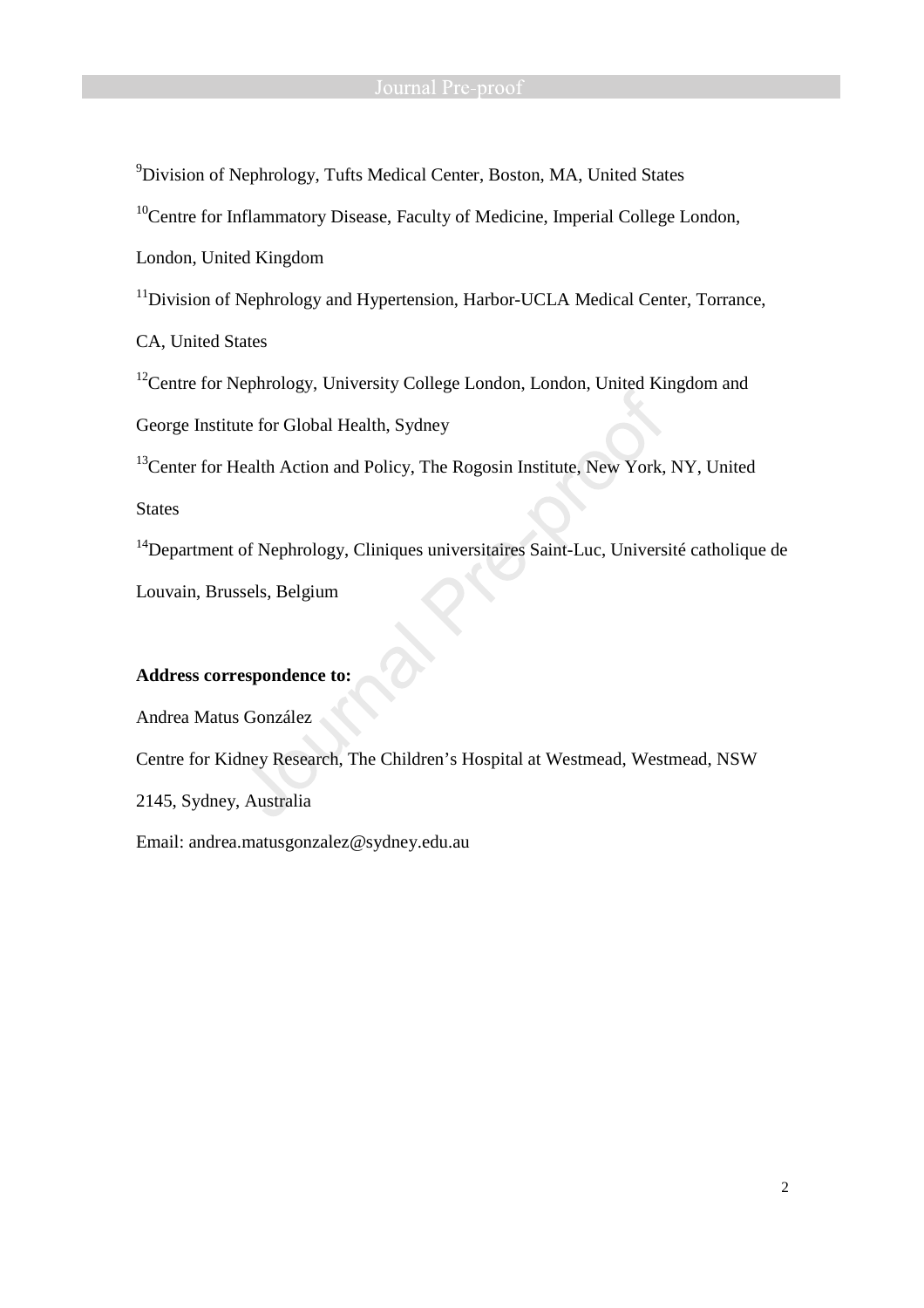### **ABSTRACT**

**Rationale and objective:** Patients with chronic kidney disease (CKD) are at an increased risk of premature death, cardiovascular disease, and burdensome symptoms that impair quality of life. We aimed to identify patient and caregiver priorities for outcomes in CKD.

**Study Design:** Focus groups with nominal group technique

**Setting and Participants:** Adult patients with CKD (all stages) and caregivers in the United States, Australia, and United Kingdom.

**Analytical Approach:** Participants identified, ranked and discussed outcomes that were important during the stages of CKD prior to kidney replacement therapy. For each outcome, we calculated a mean importance score (scale 0-1). Qualitative data were analyzed using thematic analysis.

**Results:** Sixty-seven (54 patients, 13 caregivers) participated in 10 groups and identified 36 outcomes. The five top ranked outcomes for patients were: kidney function (importance score  $= 0.42$ ), "end-stage kidney disease" (ESKD) (0.29), fatigue (0.26), mortality (0.25) and life participation (0.20); and for caregivers the top five outcomes were: life participation (importance score  $= 0.38$ ), kidney function (0.37), mortality (0.23), fatigue (0.21) and anxiety (0.20). Blood pressure, cognition and depression were consistently ranked in the top ten outcomes across role (patient/caregiver), country and treatment stage. Five themes were identified: re-evaluating and reframing life, intensified kidney consciousness, battling unrelenting and debilitating burdens, dreading upheaval and constraints, and taboo and unspoken concerns.

**Limitations:** Only English-speaking participants were included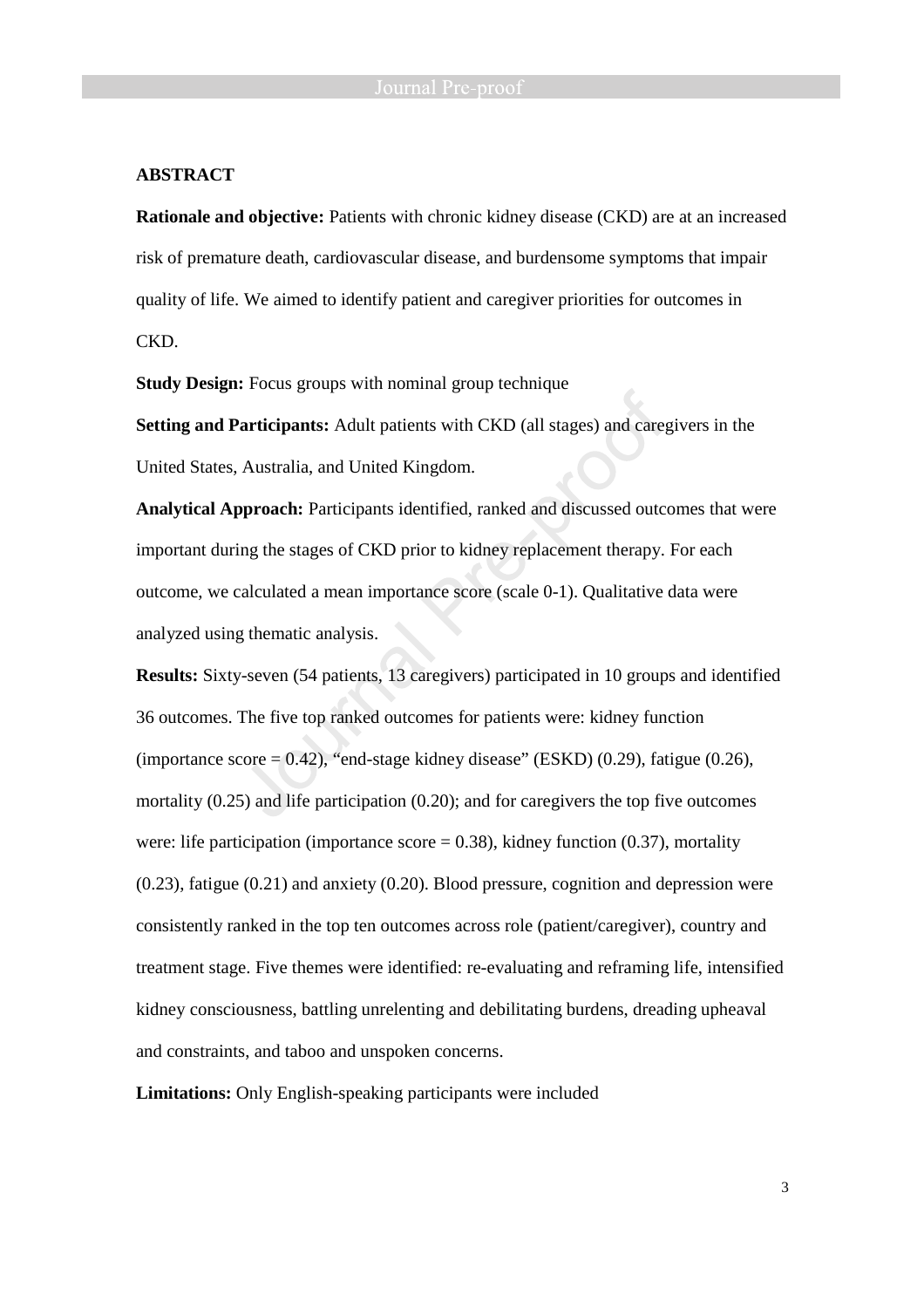**Conclusions:** Patients and caregivers gave highest priority to kidney function, mortality, fatigue, life participation, anxiety and depression. Consistent reporting of these outcomes in research may inform shared decision-making based on patient and caregiver priorities in CKD.

Journal Prezence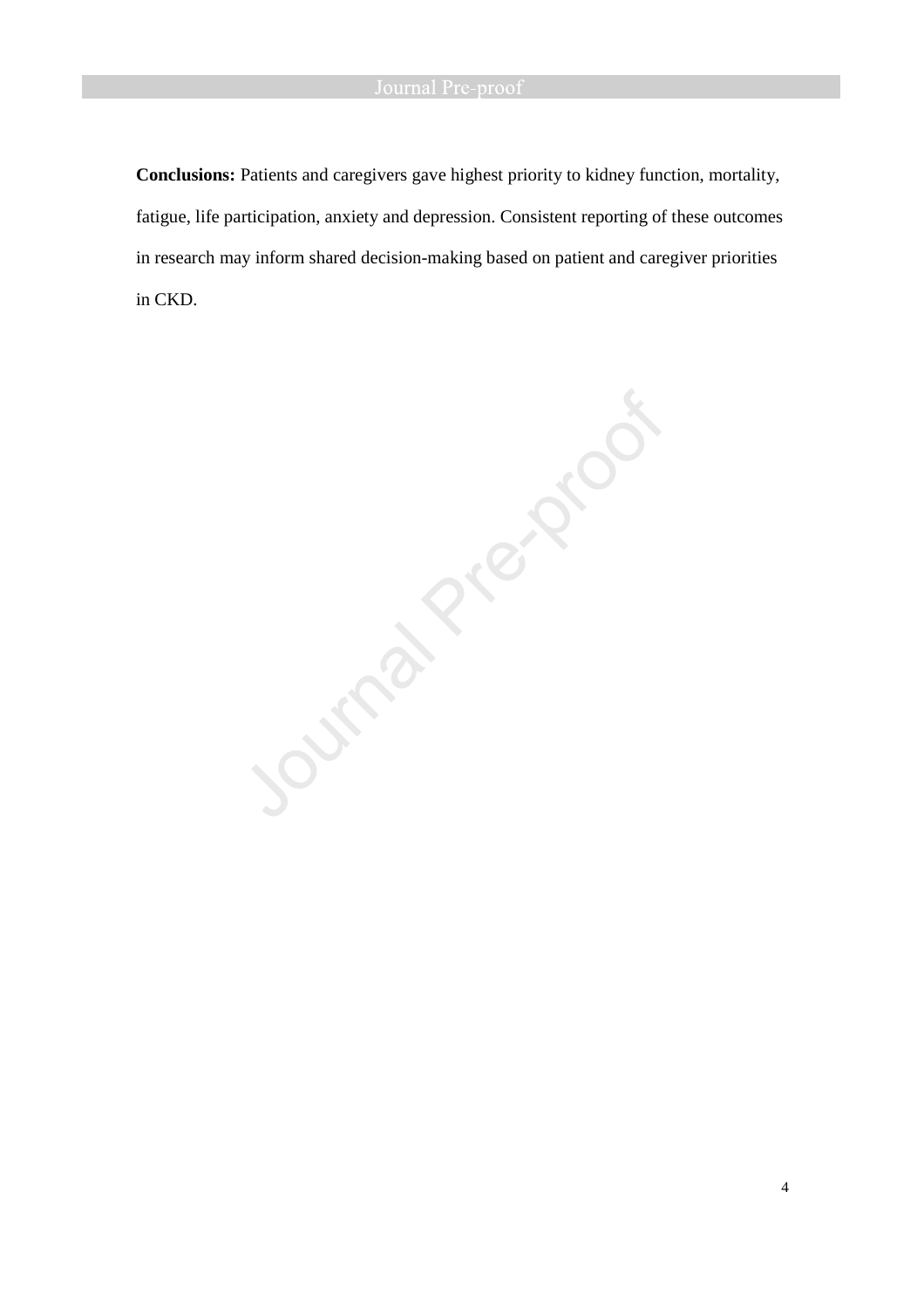#### **Introduction**

Globally, the prevalence of chronic kidney disease (CKD) ranges from 8 to  $16\%$ <sup>1</sup>. CKD is associated with an increased risk of mortality, cardiovascular events, hospitalization, and progression to kidney failure requiring kidney replacement therapy<sup>2-</sup> <sup>6</sup>. Cognitive impairment, depression, fatigue, and reduced physical function are also common in patients with  $\text{CKD}^{1,7-11}$ . The management of CKD can be challenging because patients' symptoms and prognosis are highly variable and follow uncertain trajectories $^{12}$ .

As such, there is recognition of the need for informed shared decision-making that explicitly considers the preferences and goals of patients<sup>12,13</sup>. This requires evidence on the impacts of disease and treatment that are important to patients. Prevention of progression of kidney disease, survival, and symptoms and side effects including fatigue, cramping, depression, pruritis, headaches, dizziness, and mood are some of the outcomes that have been identified as important by patients with CKD and their caregivers  $14-18$ . However, trials do not always measure or report outcomes that are meaningful to patients<sup>7,19</sup>. In particular, patient-reported outcomes that reflect how patients feel and function are frequently omitted $^{20,21}$ .

There is a need to ascertain a comprehensive and prioritized set of outcomes during the stages of CKD prior to the need for kidney replacement therapy, that are meaningful and relevant to patients and their caregivers. The aim of this study was to identify and prioritize outcomes important to patients and their caregivers for research in CKD, and to describe the reasons for their choices. This may inform the choice of outcomes for research to support shared decision-making in patients with CKD.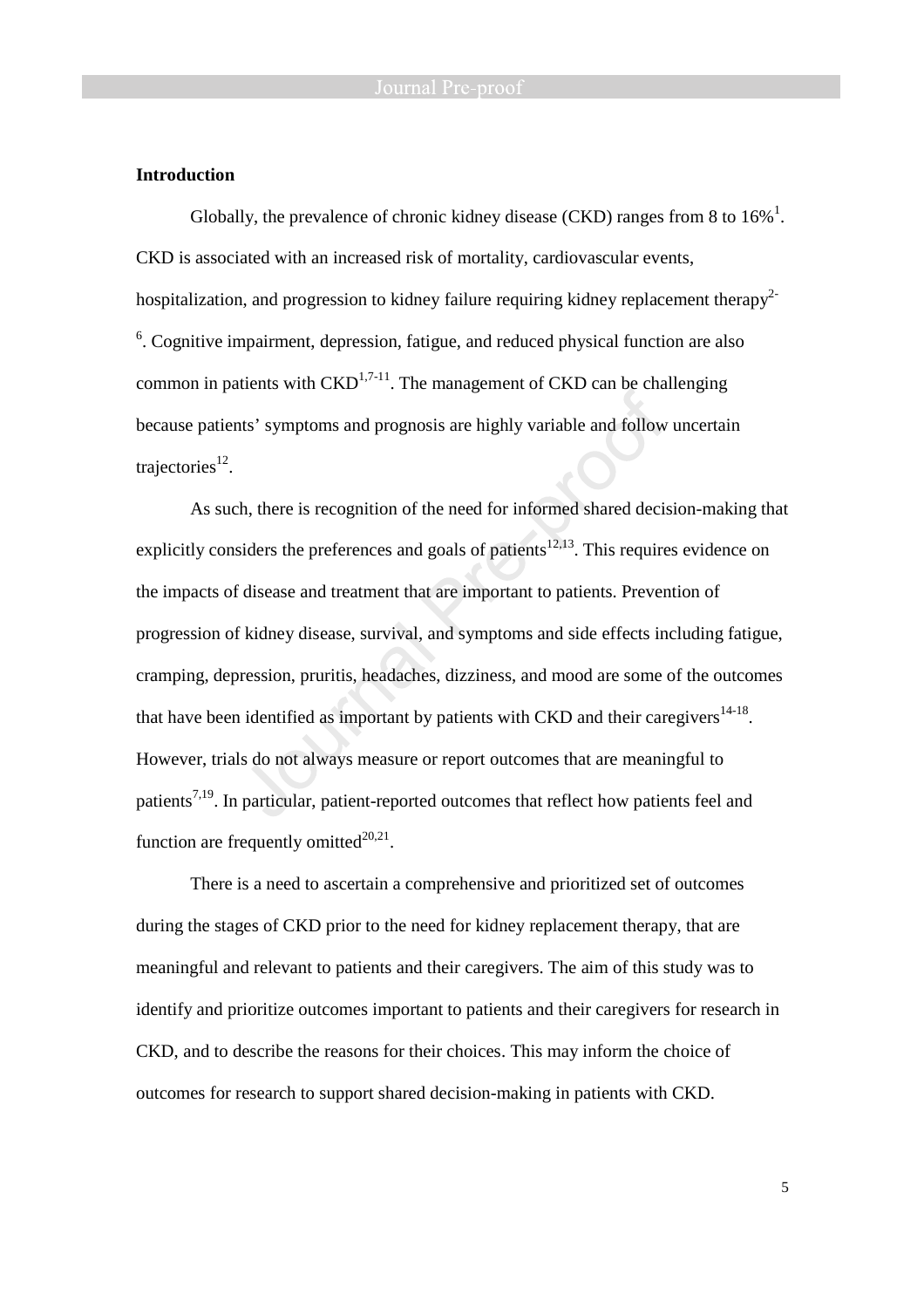#### **METHODS**

This study was conducted as part of a broader study on patient and caregiver perspective on nomenclature for kidney health and outcomes in CKD. This paper is specifically focused on the identification, prioritization and discussion of outcomes important for research in CKD. We included health outcomes including clinical, biochemical, and patient-reported (outcomes that reflect how patients feel and function<sup>22,23</sup>). We used the Consolidated Criteria for Reporting Qualitative Studies (COREQ) to report this study<sup>24</sup>.

### **Participant selection**

Adult patients aged 18 years or over, with any stage of CKD (Stage 1-5 including those receiving dialysis (5D) and kidney transplant recipients (5T), and the caregivers (family member or support person involved in the patient's care), English-speaking, and able to provide informed consent, were eligible. Participants receiving kidney replacement therapy at the time of the study were included because they are able to reflect on relevant experiences prior to the need for dialysis or transplant. Participants were recruited from the Standardized Outcomes in Nephrology (SONG) Initiative Network using a standardized invitation email, and also by recruiting clinicians across four centers in the United States (Houston, Dallas), Australia (Sydney, Armidale), United Kingdom (London, Sheffield). Baylor College of Medicine, The University of Sydney, Imperial College Healthcare NHS Trust, and the University of Sheffield provided ethics/governance approval, and all participants provided written informed consent. We used a purposive sampling approach to ensure a diverse range of demographic (age, gender), and clinical (cause and stage of CKD) characteristics as was feasible. We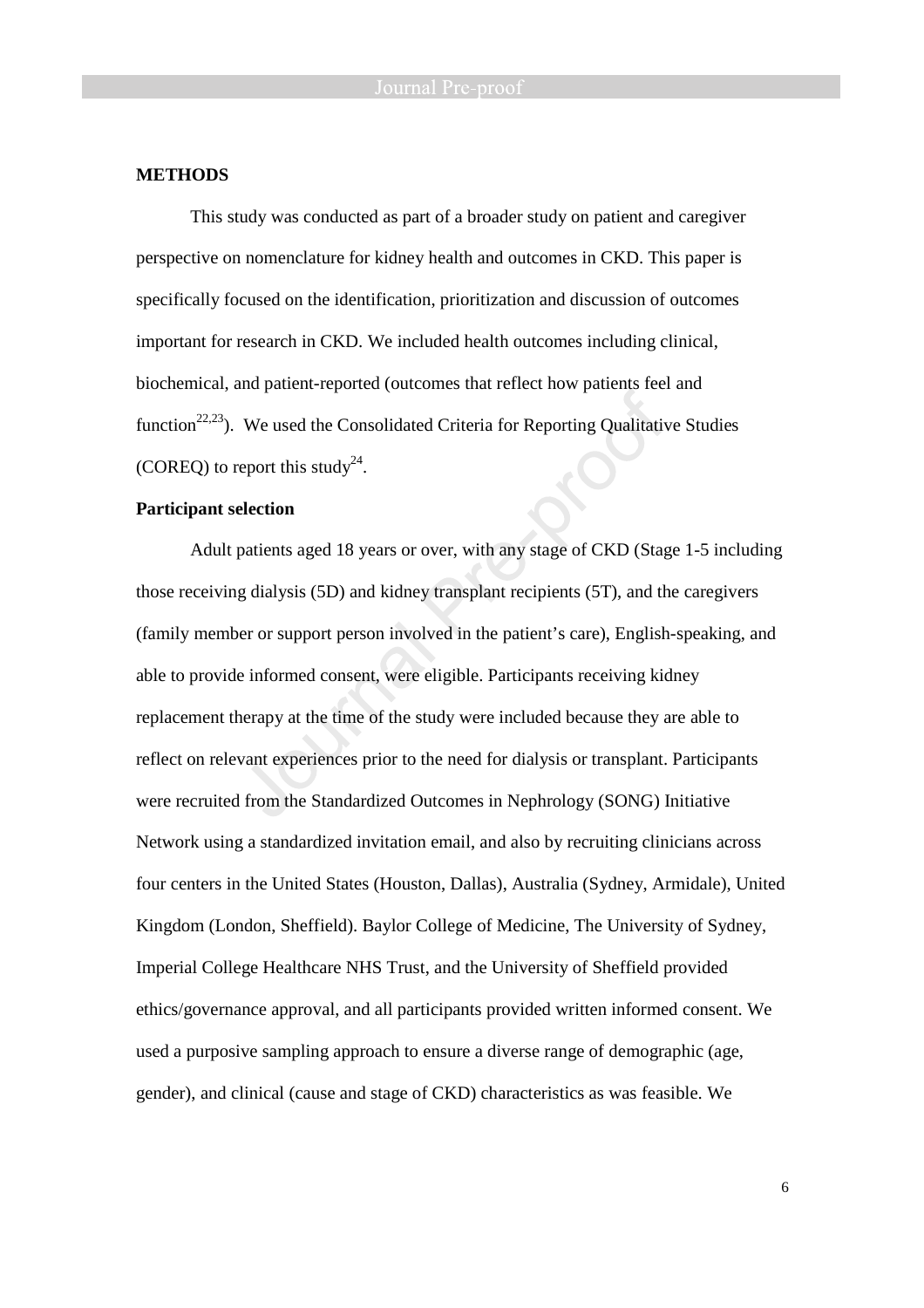provided participants a reimbursement of \$50 USD (equivalent in local currency) to cover travel expenses.

### **Data Collection**

We used the nominal group technique<sup>25</sup> embedded in focus groups to identify and rank outcomes important for research in CKD, and to discuss reasons for their choices. The nominal group technique is a structured method for group brain storming that encourages contribution from all group members, and facilitates consensus through prioritization and discussion of ideas<sup>25,26</sup>. The two-hour groups were convened in centrally located venues external to clinical settings from March to May 2019. We developed the question guide based on previous studies on identifying priority outcomes in patients on kidney replacement therapy<sup>27-29</sup>. (Table S1) A single facilitator (AT, TG) moderated the group, and a co-facilitator (LD, JS, NSR, PLV, AB) recorded field notes. Participants were asked to: i) discuss their experiences and the impact of CKD and treatment prior to kidney replacement therapy; ii) identify outcomes they believed were important to assess in research; iii) to review a list of outcomes (initially 26 outcomes from selected systematic reviews of trials in CKD and to add additional outcomes as relevant (the facilitator also added outcomes identified from part i and ii of the discussion); see Table S1); iv) rank the top 10 in order of importance; and v) discuss the reasons for their choices, focussing on the top three. We convened groups until data saturation, defined as when no new outcomes or concepts (reasons) were identified by subsequent groups. We audio-taped and transcribed all sessions.

### **Data Analysis**

#### *Nominal Group Ranking*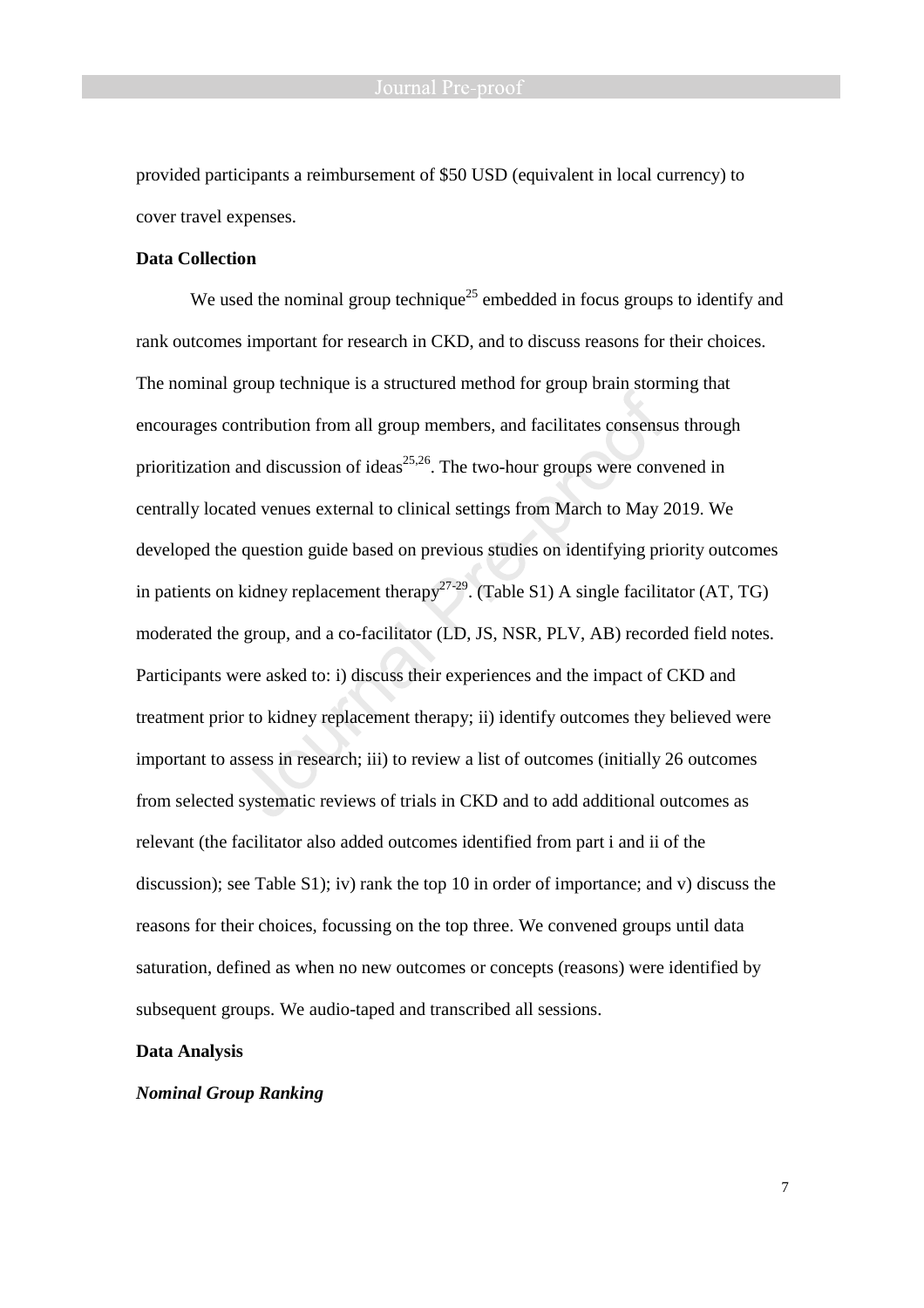The importance score for each outcome was computed as the average of the reciprocal rankings<sup>29</sup>. It incorporates the consistency of being nominated and the rankings given by the participants. The importance score (IS) for each outcome was computed as the average of the reciprocal rankings. The reciprocal ranking was defined as 1 over the ranking assigned by each participant to each outcome. For example, if mortality is ranked first by one participant and third by another, the reciprocal rankings will be 1 and 1/3, respectively. If the outcome was not ranked by the participant, it was given a 0 as the reciprocal ranking. A higher reciprocal ranking indicates higher priority of the outcome. This score takes into account the importance given to the outcome by the ranking and the consistency of being nominated by the participants. We used Stata/SE version 14.0 (StataCorp. College Station, TX) and the R version 3.2.3 (R Foundation for Statistical Computing, Vienna, Austria) to analyze the data.

#### *Qualitative Analysis*

We entered transcripts into HyperRESEARCH software (ResearchWare Inc. Version 3.7.3, Randolph, MA). Using thematic analysis with constant comparison, we inductively identified themes that reflected the reasons for the identification and prioritization of outcomes. Author A.M.G reviewed the transcripts line by line, assigned codes to meaningful segments of text, and compared the concepts within and across each focus/nominal group to develop preliminary themes. To ensure the themes captured the diversity depth of data, three investigators (AT, TG, PLV) read the transcripts and reviewed and discussed the themes with A.M.G until consensus was reached  $30$ .

### **RESULTS**

#### **Participant Characteristics**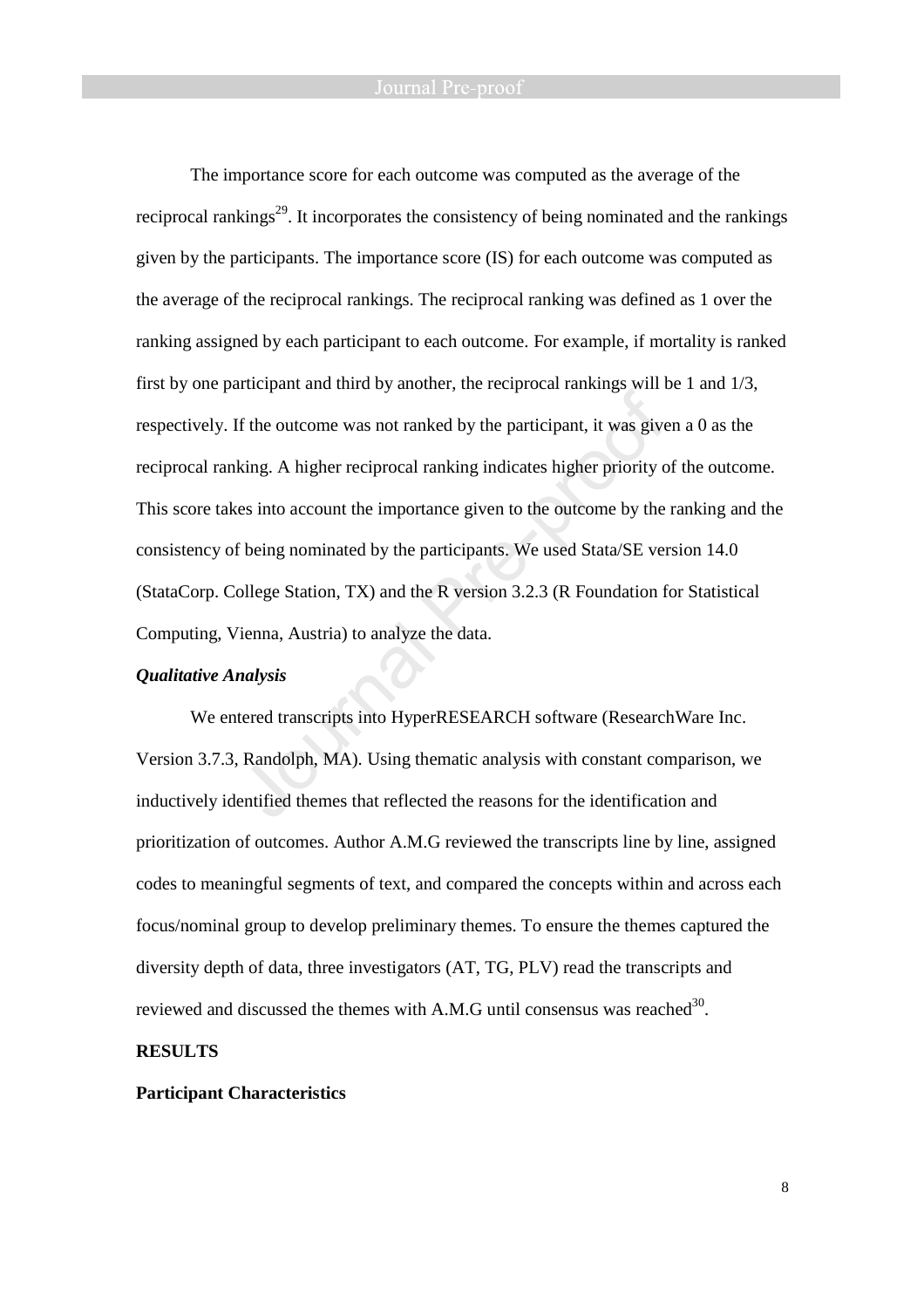Across the 10 focus groups, the 67 participants included 54 patients and 13 caregivers; 43 (64%) were female. We conducted three groups in the United States  $(n=21)$ , four groups in Australia (n=28), and three groups in the United Kingdom (n=18). (Table 2, Table S2). At the time of the study, 16 patients were not on kidney replacement therapy and 38 patients were on kidney replacement therapy (hemodialysis, n=14; peritoneal dialysis, n=4, kidney transplant n=20).

#### **Nominal Group Ranking**

In total, 36 unique outcomes were identified and prioritized. Overall, the top ten based on the importance score were: kidney function (importance score  $= 0.32$ ), "endstage kidney disease" ESKD (0.21), fatigue (0.20), mortality (0.19), life participation  $(0.19)$ , blood pressure  $(0.14)$ , cognition  $(0.10)$ , and anxiety  $(0.08)$ . (Figure 1). The top 10 for patients were kidney function (0.42), ESKD (0.29), fatigue (0.26), mortality (0.25), life participation  $(0.20)$ , blood pressure  $(0.17)$ , cognition  $(0.13)$ , infection  $(0.10)$ , pain (0.09), and cardiovascular disease (0.08). For caregivers, the top 10 were life participation (0.38), kidney function (0.37), mortality (0.23), fatigue (0.21), anxiety  $(0.20)$ , depression  $(0.19)$ , blood pressure  $(0.17)$ , sleep  $(0.16)$ , cognition  $(0.15)$ , and ESKD (0.13). (Figure 1)

Both groups (patient not receiving and receiving kidney replacement therapy) ranked kidney function, mortality, fatigue, blood pressure, ESKD, cognition and life participation in the top seven. This was followed by pain, infection, anxiety among patients not on kidney replacement therapy; and infection, cardiovascular disease, and depression for patients receiving kidney replacement therapy. (Table S3) Comparing by sex, the top five for women were kidney function (0.41), mortality (0.29), life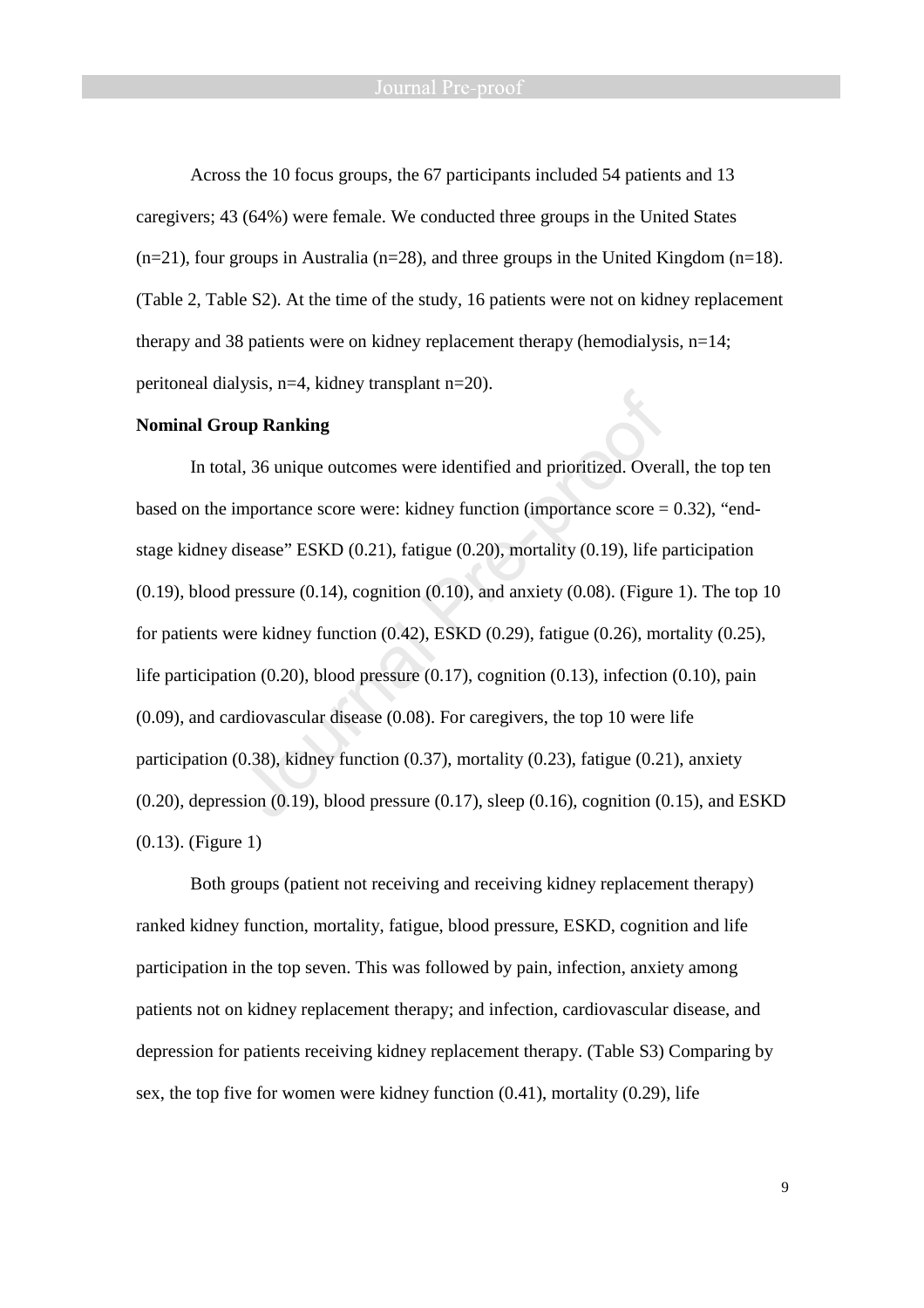participation (0.28), fatigue (0.24), and ESKD (0.21). The top five for men were kidney function  $(0.41)$ , ESKD  $(0.34)$ , fatigue  $(0.27)$ , blood pressure  $(0.18)$ , and mortality  $(0.17)$ .

Across the three countries, seven outcomes were consistently among the top 10, kidney function, ESKD, mortality, fatigue, life participation, blood pressure and cognition. The top five ranked by participants in the United States were: ESKD (0.39), kidney function  $(0.31)$ , mortality  $(0.24)$ , fatigue  $(0.20)$ , and life participation  $(0.18)$ ; in Australia were: kidney function (0.40), fatigue (0.31), life participation (0.30), mortality  $(0.21)$ , and cognition  $(0.18)$ ; and in the UK were: kidney function  $(0.54)$ , ESKD  $(0.13)$ , mortality (0.31), blood pressure (0.24), and fatigue (0.24).

#### **Themes**

We identified five themes that explained participants' choices and prioritization of outcomes. The description of the themes in the following section applied to both patients and caregivers unless otherwise specified. Supporting quotations for each theme are provided in Table 2. A thematic schema to show the conceptual links among the themes and ranking of outcomes is provided in Figure 2.

#### **Re-evaluating and reframing life**

**Despair in being confronted with death:** Upon being diagnosed, some participants initially believed that CKD was terminal. They felt confronted by their mortality and risk of death, and thus gave higher importance to mortality *– "But when you're in early stage, you would want to know. That was the first question, am I going to die?'* Patients considered the importance of outcomes based on their perceived associated risk with mortality. For example, they believed declining kidney function increased their risk of death. They worried about losing time with their *family – "Mortality. I have young*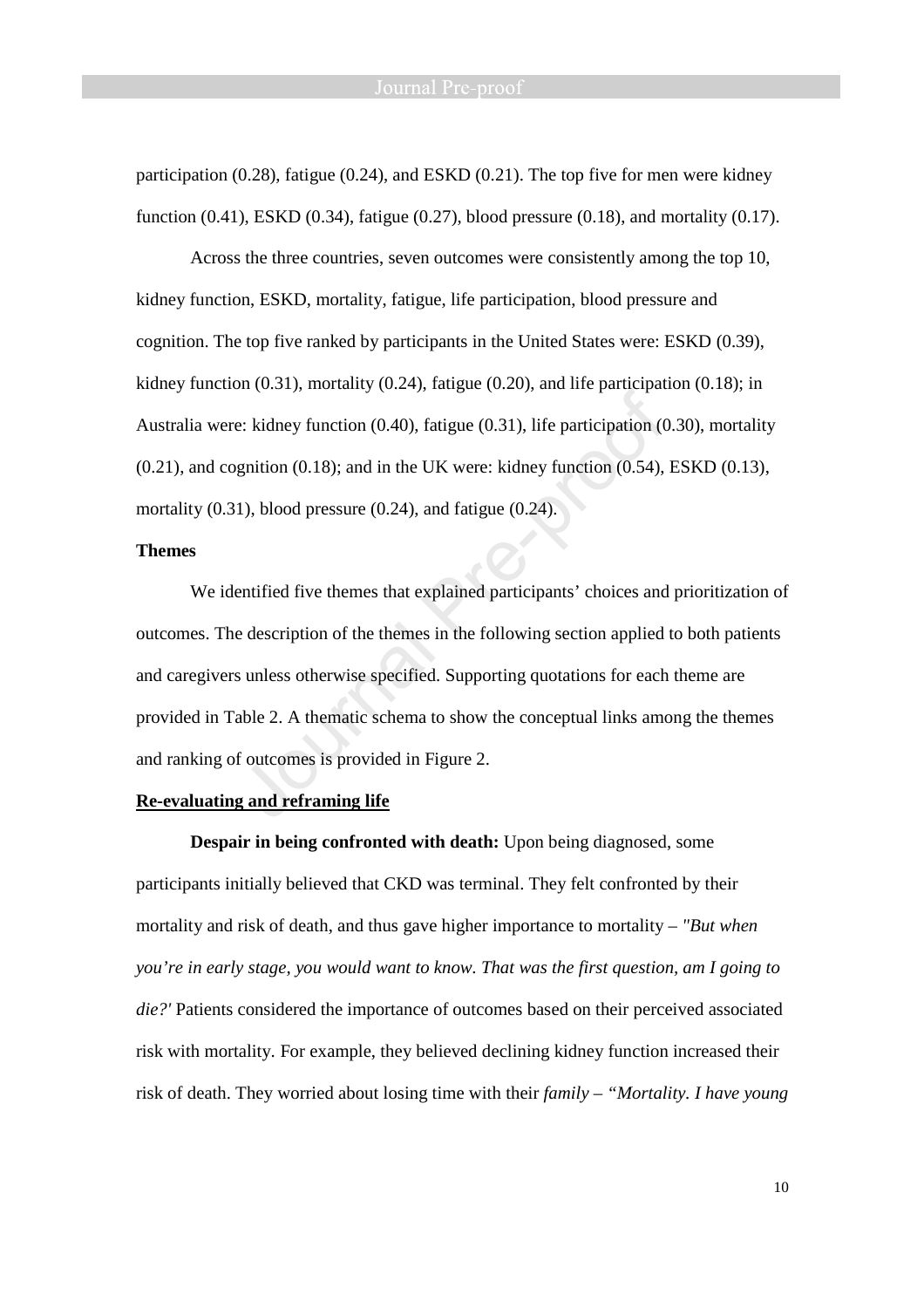*children now. I started crying, my children are young."*

**Making the most of life left:** After the initial shock of receiving their diagnosis, some patients strived to make the most of the situation *– "Getting sick has made me appreciate things more, and I'm actually doing more with myself now. I'm more active, I'm more positive, and it took getting sick to do it so."* They gave higher priority to outcomes that enabled them to maintain their quality of life (e.g. life participation) and live as well as the could in the time they had left *– "I'm still living. I get out of bed, and I'm still living and still breathing. As long as I can do that, I'm going to carry on and be positive because life is short."* 

#### **Intensified kidney consciousness**

**Fear of needing dialysis:** Participants feared the need for dialysis because it meant losing opportunities in life such as travelling. For this reason, some ranked kidney function, ESKD, anxiety and life participation highly – *"You're going to have to go do dialysis at some point…you watch the numbers go down. Can you think of a guillotine swinging? Getting lower and lower and lower and lower. (Anxiety)* Another patient stated, "*I watched dialysis break [my mum's] body down. I was determined not to be in that condition or those same issues once I went on dialysis."* 

**Enabling self-management to prevent disease progression:** Knowledge of their kidney function enabled them to monitor their kidney health and take action to manage their condition and slow its progression, and thus it was highly prioritized – *"I was told I would be on dialysis in three years. But if I did this and that and not that, I could stretch it out a bit. Well, it stretched out for 17 years."* Monitoring kidney function felt like a "waiting game."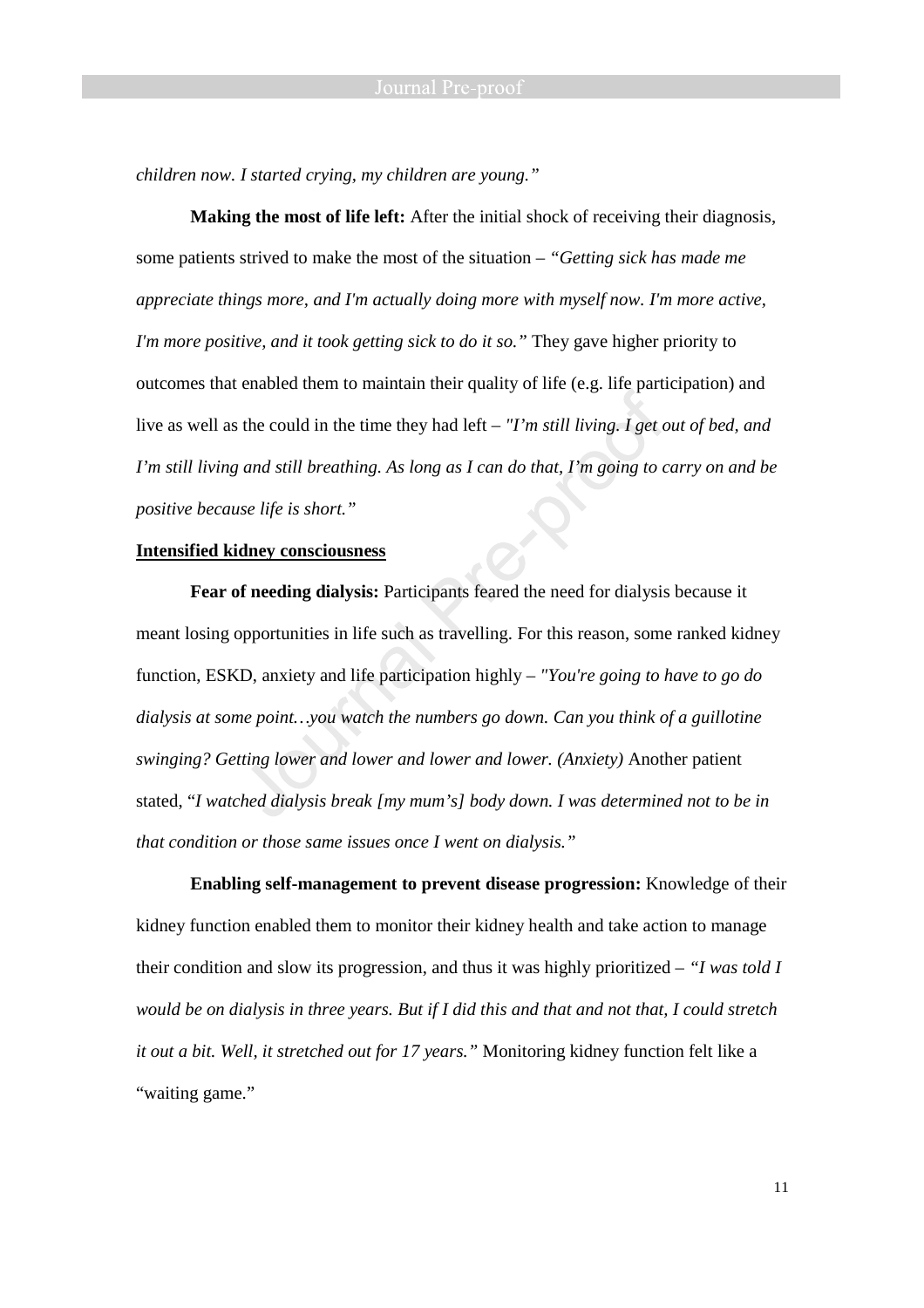**Repercussions on cardiovascular health:** Some participants were aware that blood pressure was associated with kidney disease, and that blood pressure and kidney disease increased their risk of cardiovascular events – *"The fluid build up around your heart can put too much stress on your heart."* However, some participants assigned lower importance to these outcomes because they believe that could control the risk by taking medications*.*

#### **Battling unrelenting and debilitating burdens**

**Impairing life activities and goals:** The ongoing symptoms of kidney disease affected participants' abilities to do activities of daily living. Some experienced debilitating fatigue that prevented them from being able to do or finish simple daily tasks and lead a normal life *– "No matter how much sleep or rest or holiday, you still wake up feeling as tired as or tireder in the morning than you felt when you went to bed."* Some focussed on outcomes that were threats to personal goals, for example, achieving parenthood *– "I didn't care about the kidney function, as long as they said I could still go ahead and fall [become] pregnant."*

**Mentally and emotionally incapacitated:** Mental health and cognitive impairment were difficult to manage and interfered with daily living, including work *– "I asked my boss from our previous company to fire me because I made a mistake, I was like, how could I have done this? I must've just been absent mentally or just not been able to think about it when I was doing it. There were things that I was just like, I know this word, or I lose things."* Some expressed feeling depressed, grief, and in denial because of the diagnosis of CKD *– "It [CKD] is not happening now, not happening to me. My family used to call me the queen of denial! It is grief. Is it not?"* Some felt that these struggles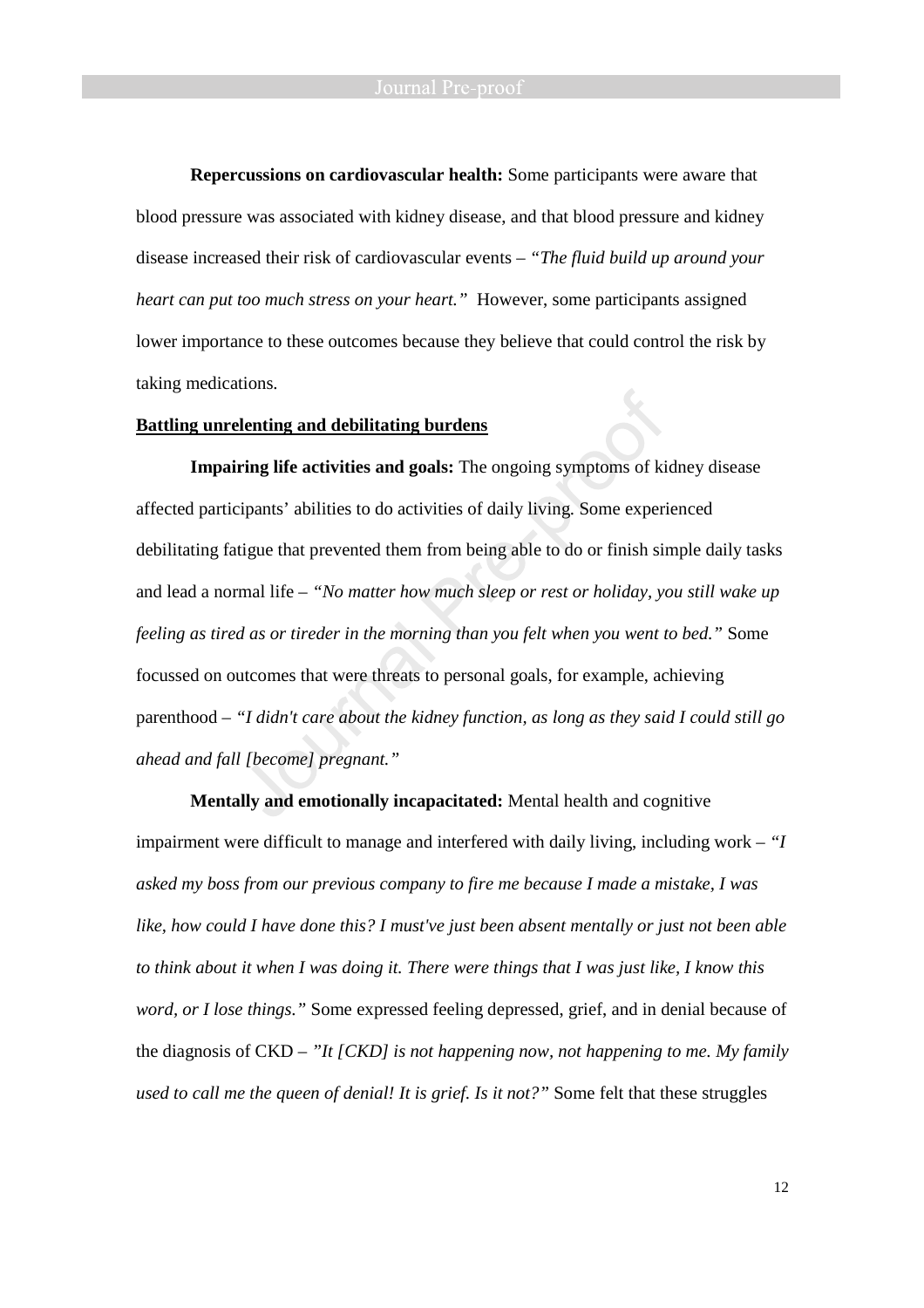were hidden *–* "*...you present yourself as healthy to the world. Yet, you really have all these struggling underneath it all,"* and not discussed in clinic *–"you don't tend to talk about your lack of cognition. You don't tend to talk about your depression, the feeling of isolation."*

#### **Dreading upheaval and constraints**

**An uncertain and precarious trajectory:** Some participants found it difficult to predict the course of their kidney disease, which was challenging to cope with. They felt their health was in constant danger and this contributed to and exacerbated their anxieties *– "This is a game where you do not get to know the rules until you start playing."*

**Trauma of hospitalization:** Participants who had been hospitalized described the pain, treatment and overall experience as frustrating and traumatizing, and some continued to feel distress after their discharge *– "I've really struggled with hospitals because I got stuck in the hospital for six months while they were trying to sort out a range of things. And it was just horrible."* Some felt disorientated and confused whilst in hospital as they did not feel completely aware of the situation *– "Any time I hear the word hospitalization, it's just like, okay, something serious is going on."* 

**Resigned to a bleak future:** Some resigned themselves to the reality that their health could only deteriorate toward "end-stage of kidney disease" and realized they would eventually require kidney replacement therapy*–* "*It [my kidney] can never go back to its normal self. It's always going to be sick. Whereas your liver, it grows back or whatever but, the kidney, once you have this disease, there's no going back to 100%."*

### **Taboo and unspoken concerns**

**Enduring embarrassing issues:** Some patients identified that certain outcomes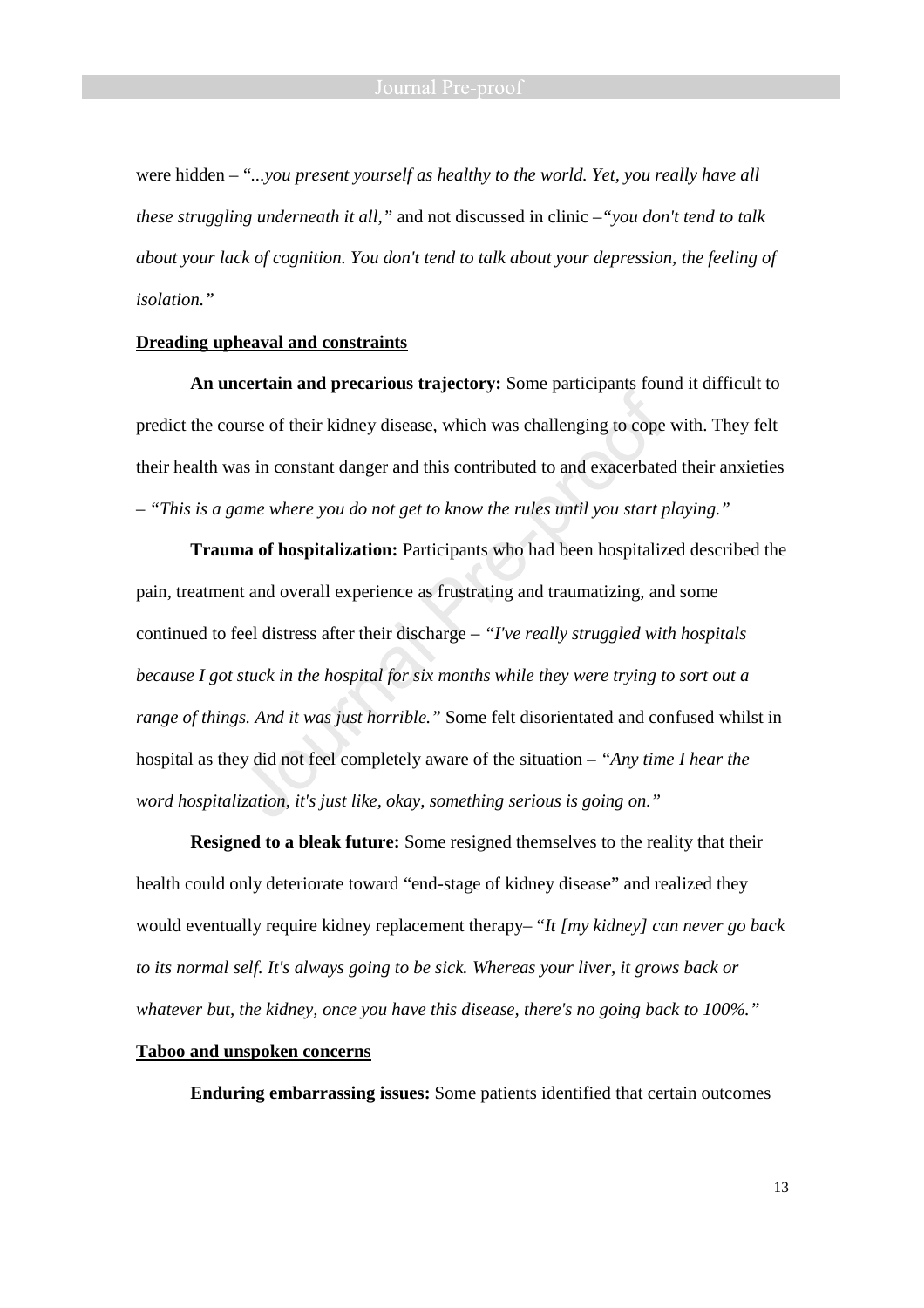were difficult to broach in the clinical setting, such as sexual function *– "intimacy suffers because kidney disease, that's the last thing you want to think about when you're feeling sick".* They felt doctors were reluctant to discuss such issues that were important to them *– "I was 23 and my husband was interested in sex. I'm anemic. So it's like, okay, I'll just lay there honey, I'm sorry, you know? No, honestly, that is something that is not addressed."*

**Problems unaddressed in time-limited consultation:** Most participants felt frustrated that the questions about their health, in particular kidney function, were not discussed or explained adequately by clinicians *– "He just didn't explain anything to me, he thought that I didn't need to know what my kidney function is, he had it under control and that's all that mattered".* Some patients felt helpless – *"When you go see your specialist, here's your levels; here's your hat, you've had your 20 minutes."*

**Vague implications of biochemical parameters:** Some patients felt that they did not understand the biochemical parameters their doctors spoke about during their consultations*.–"The specialists walk in; they say a list of numbers, okay this number does that, that means you do this, that means you do that, goodbye."* They felt uncertain and lost without knowing the implications of these biochemical results on their physical and emotional health, symptoms, and prognosis *–"When you've just got a bunch of numerals there, you're like oh, okay. What does it refer to? What stage is it? What does that stage mean? It's not something any of us would just walk into an office and understand."* 

#### **DISCUSSION**

The outcomes of high priority to patients and caregivers for research in the stages of CKD prior to kidney replacement therapy were kidney function, life participation,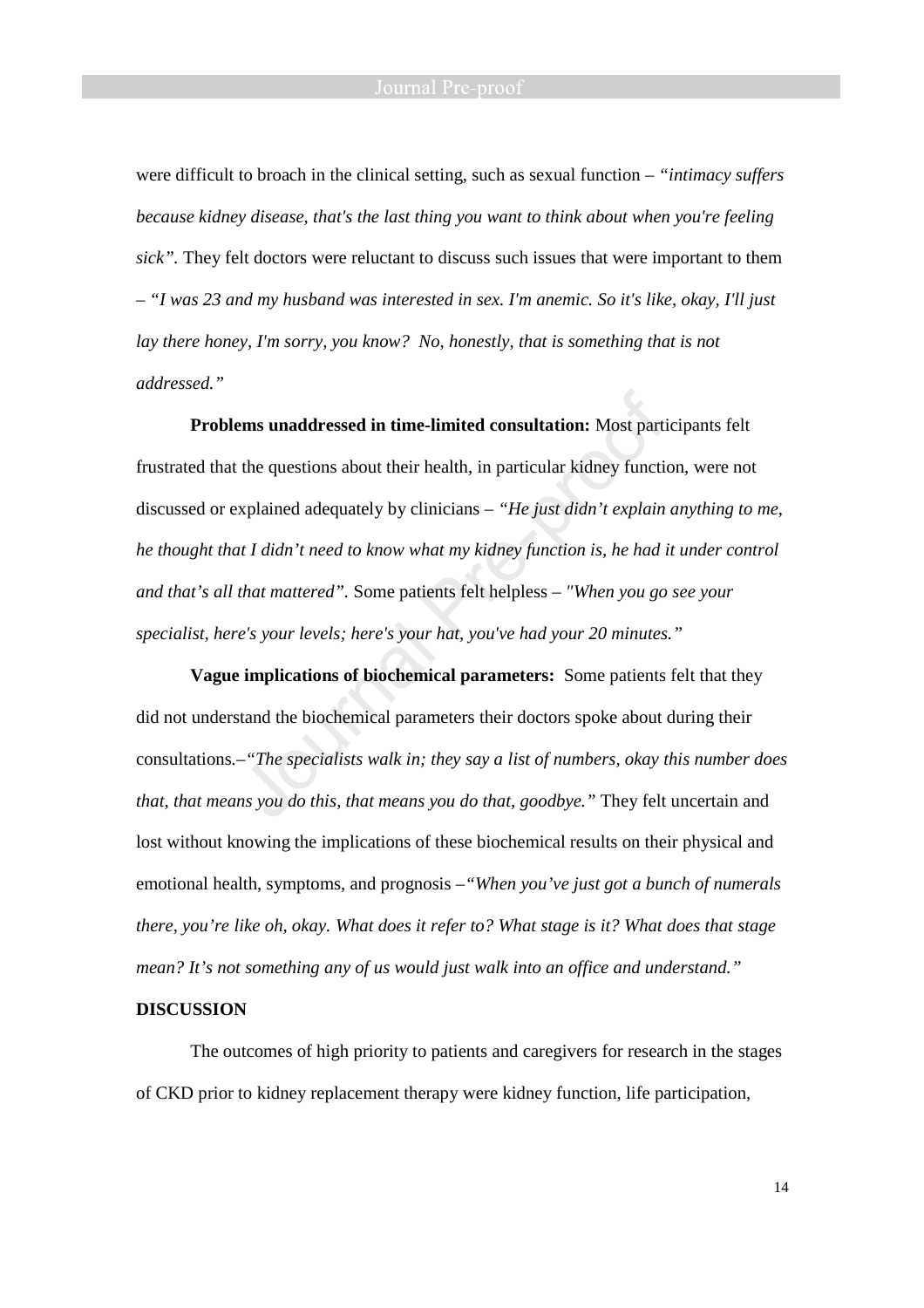#### Journal Pre-proof

mortality, fatigue, and ESKD. This was followed by blood pressure and outcomes related to mental health including anxiety, cognition, and depression, which were prioritized higher compared with clinical outcomes of cardiovascular disease and hospitalization. This prioritization was underpinned by a number of reasons. The shock of the diagnosis and potential need for kidney replacement therapy prompted patients to re-evaluate their life and indicated mortality and life participation as high priorities so they could live as well as they could whilst they were still alive and prior to receiving dialysis. Some become focussed on maintaining kidney health and slowing the progression of the disease (maintaining kidney function), and minimizing the risks of life-threatening comorbidities including cardiovascular disease. Some outcomes were highly prioritized because they disrupted daily living and threatened life goals, were overlooked by clinicians, or because they caused or exacerbated uncertainty, trauma, and distress.

There were some differences in the prioritization of outcome by patients and caregivers, CKD treatment stage, and by country. Based on the mean importance scores, caregivers gave higher priority to outcomes related to mental health and cognition. It is possible that the impact of depressive symptoms or anxiety in patients is apparent and also challenging for caregivers. Pain and anxiety were unique to the top 10 prioritized outcomes by patients not receiving kidney replacement therapy. This is perhaps expected as patients expressed strong anxieties about their diagnosis, progression of disease, and fear of dialysis. Of note, there appeared to be a predominant focus on death and dialysis in prioritizing outcomes, with relatively little reference to transplantation. This may be because some participants were not eligible for or could not access transplantation or had overriding fears about mortality and dialysis. It may also suggest the need for patient and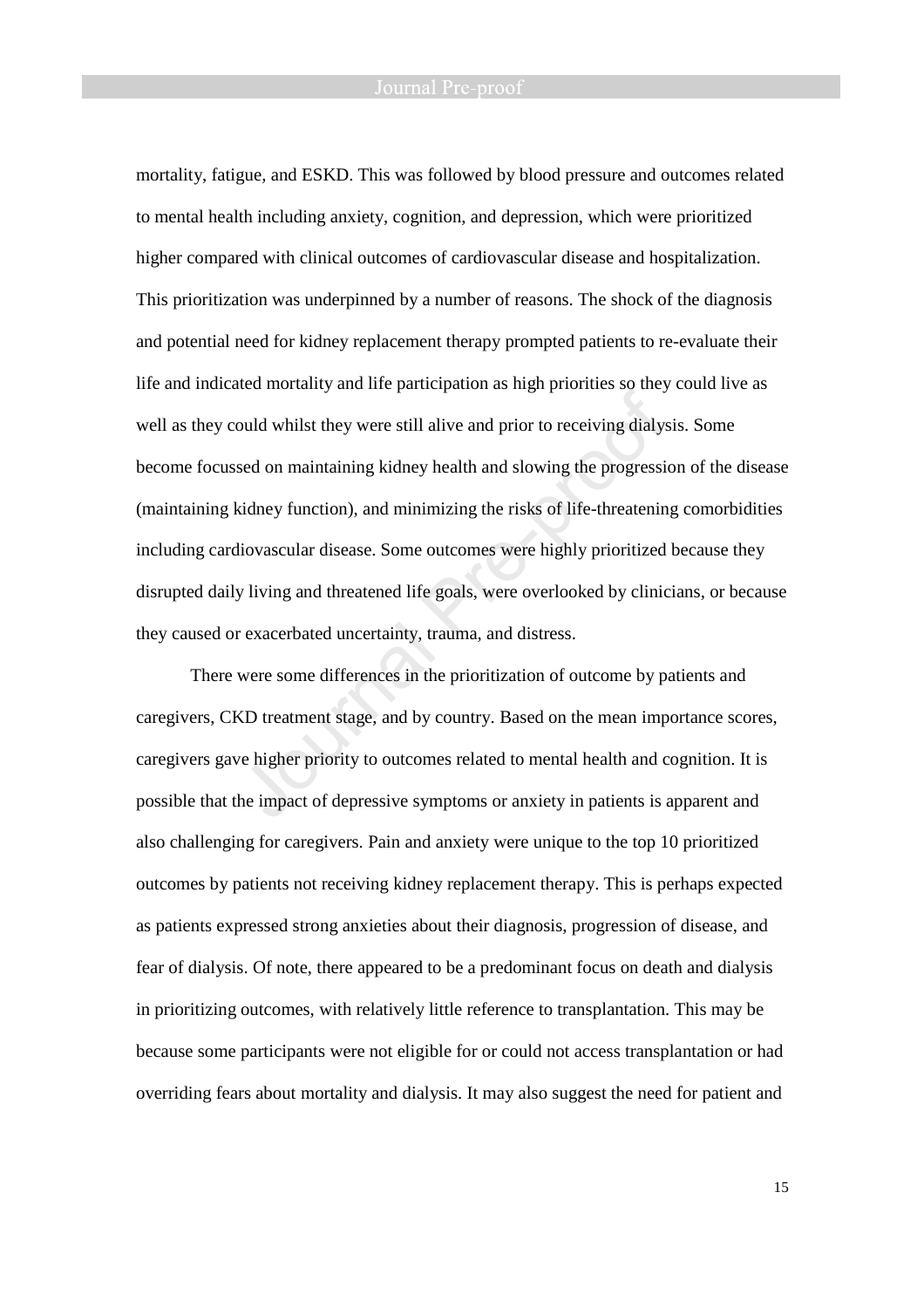caregiver education to emphasize transplantation as an option to minimize or avoid the need for dialysis.

Cardiovascular disease and depression appeared in the top 10 for patients who were on kidney replacement therapy. It may be that they had more time to become aware about the risks of comorbidities. Most of the top ranked outcomes were the same across the United States, Australia and United Kingdom. Cardiovascular disease and hospitalization were unique to the top 10 in the United States and ESKD was the top priority in the United States, compared with Australia and the United Kingdom where ESKD was ranked eight based on importance scores. A possible explanation is that universal health coverage is not provided in the United States and patients may be concerned about the financial consequences in accessing healthcare for these major medical outcomes. Anxiety and depression were in the top in Australia, perhaps because more caregivers were present. In the UK, pain and fluid/weight were in the top 10.

Other studies in the CKD population have also found that survival, slowing the progression of CKD, depression, cardiovascular disease, symptoms (fatigue, cramping, headaches, pruritis), and side-effects of medications are important to patients<sup>14-18</sup>. Having to adapt and cope with the uncertainty and unpredictability of the disease and the impact it also has on the family have also been noted in prior studies in  $\text{CKD}^{31}$ . Comparison across treatment stage, the high priority given to the outcomes of mortality, life participation, fatigue, depression and anxiety, and cardiovascular disease are generally consistent with patient priorities identified in dialysis and kidney transplantation<sup>27-29,32,33</sup>. However, kidney function and cognition appear to be of higher priority in CKD. For patients, kidney function is an important indicator of kidney health, prognosis – including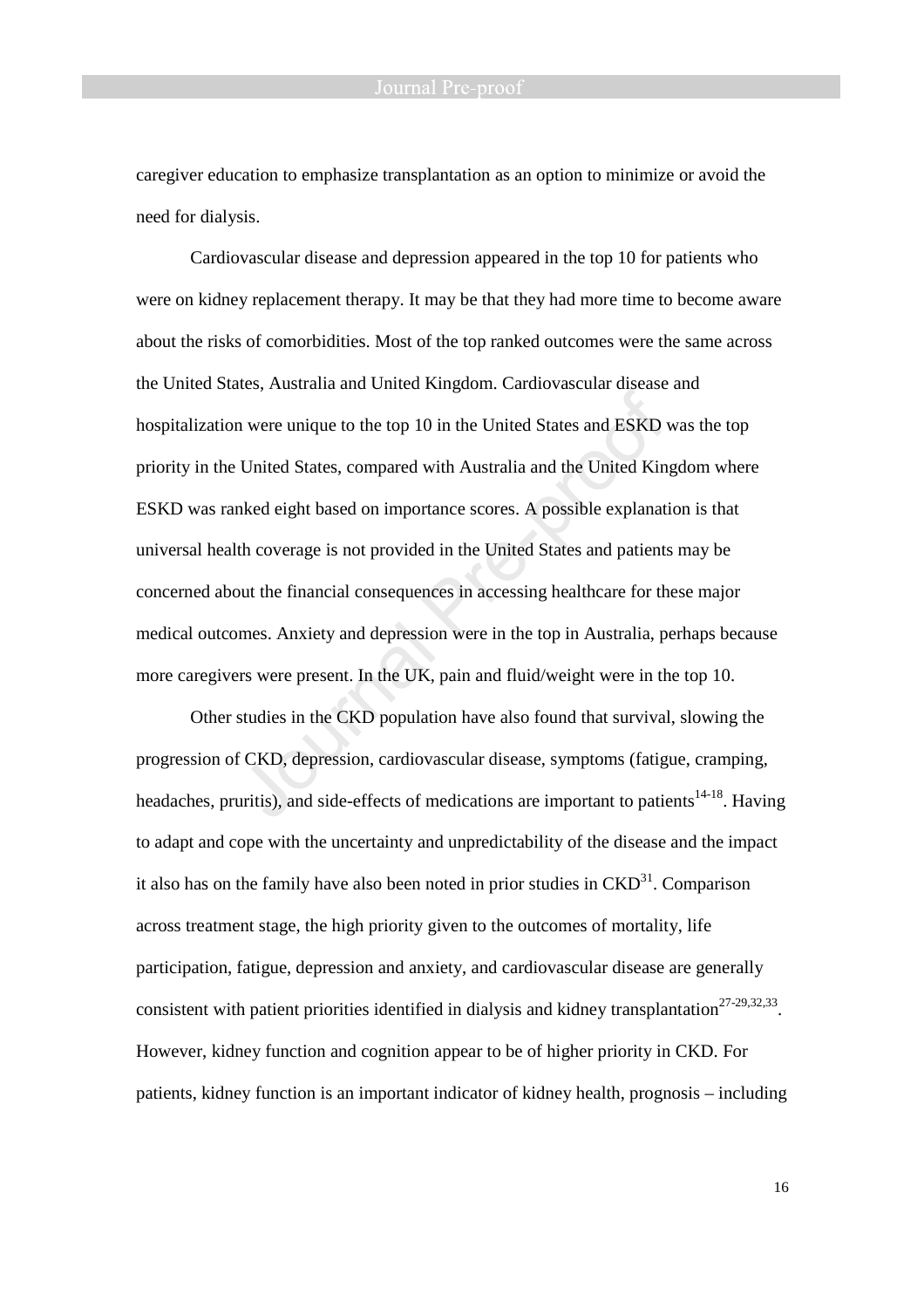the need to start dialysis, and to inform and motivate self-management.

Cognition was also important to patients in our study as it can interfere with work, can hamper functioning, and may not be addressed in clinical care. Cognitive impairment is common in patients with  $\text{CKD}^{34}$ . Patients even in an early stage of CKD have an increased risk of cognitive impairment, specifically in the visual-spatial organization and memory (VSOM), scanning and tracking, and language domains<sup>35</sup>. Another study also found that lower eGFR is associated with worse global cognitive function and memory<sup>36</sup>.

Our study involved a reasonably diverse sample of patients and caregivers from three countries. The mixed methods design using nominal group technique to identify and quantify the relative importance of outcomes, combined with focus group discussion to describe the reasons for their choices, generated comprehensive insights. However, there are some potential limitations. We took a broad approach to CKD and did not power the study for subgroup analyses, for example, by type or cause of CKD, or by stage of CKD. The participants were heterogenous group of patients with CKD, most of whom had kidney failure requiring kidney replacement therapy. However, participants were explicitly asked to identify and prioritize outcomes for CKD prior to the need for kidney replacement therapy. Participants were not asked to self-report their stage of CKD. Patients with early stage CKD may not progress to kidney failure requiring kidney replacement therapy. We cannot determine if the importance of outcomes, for example ESKD, may different between patients with earlier stages of CKD compared with patients at a later stage of CKD. It is possible that concerns may differ between patients with advanced CKD who received a kidney transplant and those patients with earlier stage CKD not requiring kidney replacement therapy, however this was not found in our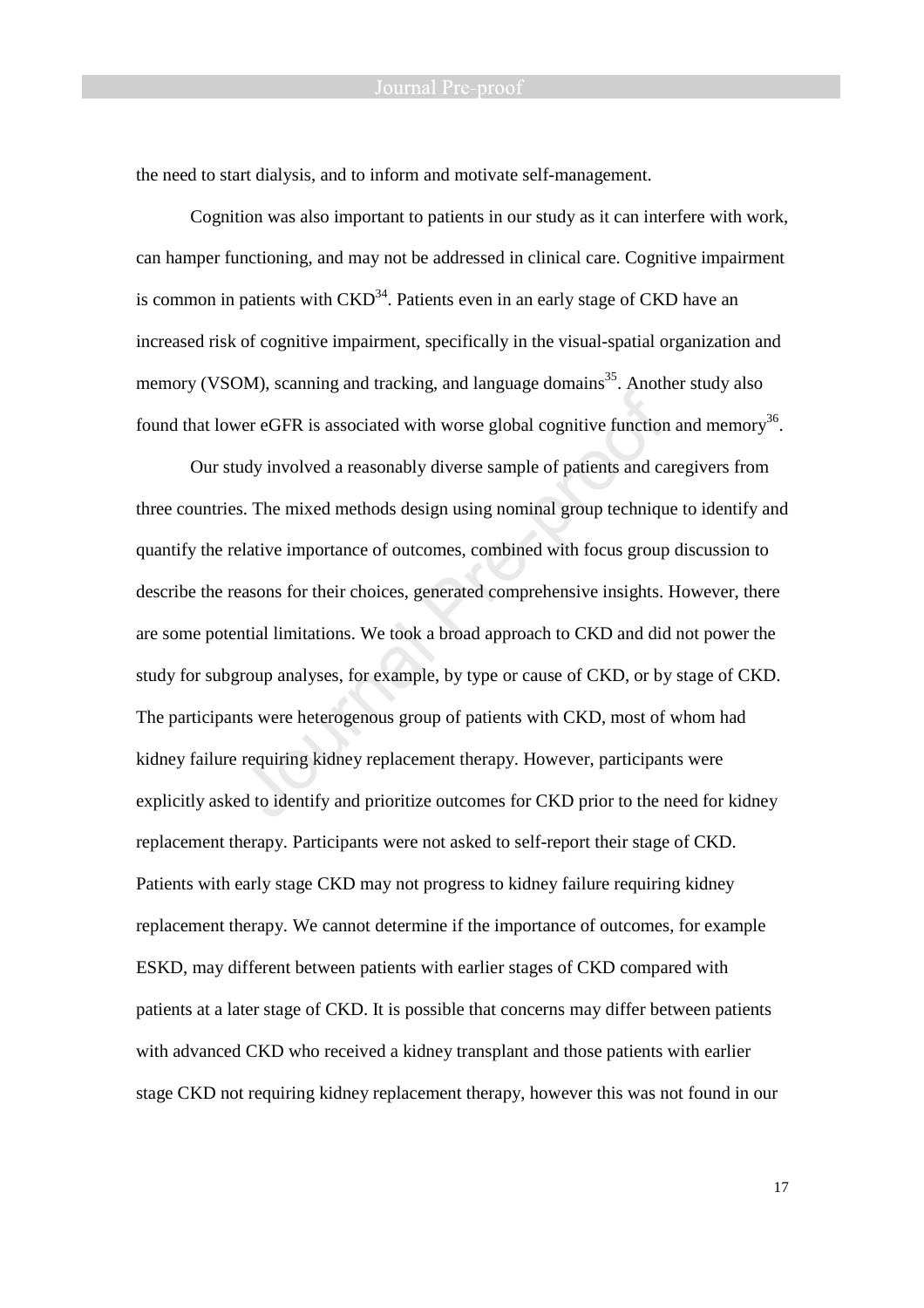#### Journal Pre-proof

study. Further work to assess the priorities of a larger population of patients at different stages of CKD may be able to determine differences in priorities by CKD stages. The transferability of the findings to low-income countries and non-English speaking populations is uncertain, as they were not included in our study. Finally, providing a prepared list of outcomes may have limited the discussion. Also, transplantation, including pre-emptive transplantation, was defined in our study as an intervention and was therefore not captured as an outcome in the context of this study. However, outcomes identified in the general discussion on the impacts of CKD and treatment were added to the list. Across the groups, 10 new outcomes were added.

Patient priorities for outcomes may not always be recognized by clinicians<sup>37</sup>. A recent study comparing patient and provider perception of priorities for older adults with advanced CKD found that providers were correct only 35% of the time<sup>38</sup>. We have identified patient priorities for outcomes in CKD, which can be explicitly addressed in patient education and shared decision-making to support patient-centered care. Of note, limited health literacy is recognized as a barrier to education in  $CKD<sup>39</sup>$ . Cognitive function has been found to explain associations between health literacy, physical health and depression<sup>40</sup>. Cognition, an important outcome for patients, needs to be explicitly considered and addressed in the context of patient education and care in CKD.

The prioritization of outcomes in this study will directly inform subsequent efforts through the Standardised Outcomes in Nephrology (SONG) initiative, to establish core outcomes for trials in  $\text{CKD}^{41}$ . Consistent reporting of outcomes that are critically important to patients, caregivers and health professionals can strengthen trial-based evidence to inform decision-making.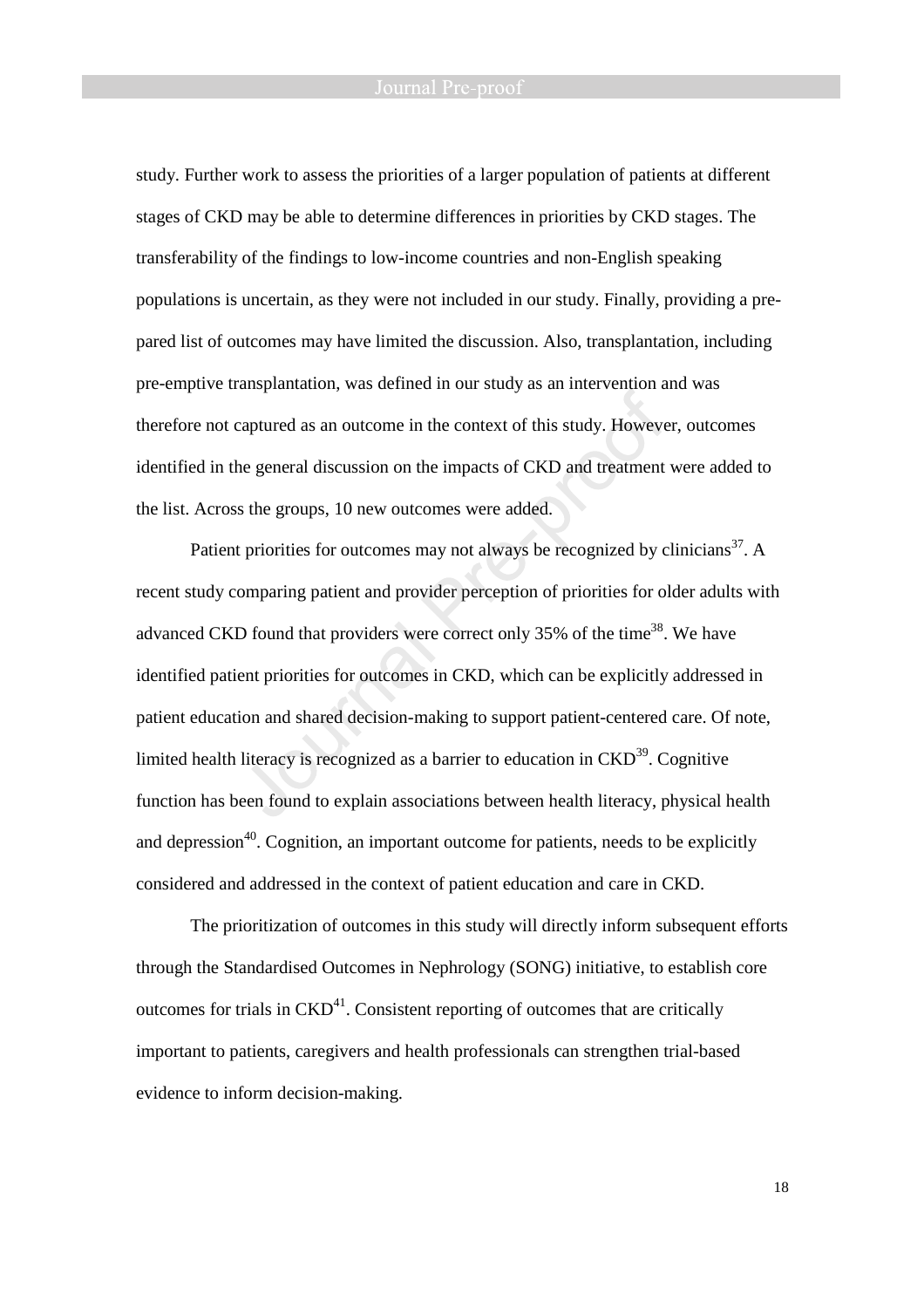For patients and caregivers, kidney function, life participation, mortality, fatigue

and ESKD were outcomes of highest priority in CKD. Mental health, including

depression, anxiety, cognition, and comorbidities such as cardiovascular disease, and

debilitating symptoms were also of importance to patients. These priorities were driven

by the shock and uncertainty of the diagnosis, avoiding the need for kidney replacement

therapy, being able to do daily activities and achieve life goals, and the need to bring

attention to concerns that often remained unspoken and unaddressed in clinical settings.

There is a need to broaden the research agenda and care in CKD to improve patient-

centered outcomes in this population.

#### **Supplementary Material**

Table S1. Nominal group question guide and initial list of outcomes Table S2. Location and number of participants in each nominal group. Table S3. Top ten outcomes by CKD treatment stage Table S4. Top ten outcomes by country

#### **Article Information**

Authors' Full Names and Academic Degrees: Authors' Affiliations: Address for Correspondence:

Authors' Contributions: Research idea and study design: all authors; data acquisition: AMG, TG, PLV, LD, NSR; data analysis/interpretation: AMG, TG, PLV, SA, CA, JCC, LD, KE, TH, ASL, LL, NSR, JIS, ATP, DCW, DW, MW, MJ, WCW; supervision or mentorship: AT, PLV, JCC, ATP. Each author contributed important intellectual content during manuscript drafting or revision and agrees to be personally accountable for the individual's own contributions and to ensure that questions pertaining to the accuracy or integrity of any portion of the work, even one in which the author was not directly involved, are appropriately investigated and resolved, including with documentation in the literature if appropriate

Support: The authors have no financial relationships relevant to this article to disclose. A.T. is supported by a NHMRC Fellowship (ID1106716). The study was funded by the NHMRC Program Grant Better Evidence and Translation in Chronic Kidney Disease (BEAT-CKD) (ID1092957). The funder had no role in the study design, data collection, analysis, reporting, or the decision to submit for publication.

Financial Disclosure: The authors declare that they have no relevant financial interests.

Acknowledgements: We thank all the patients and family members who gave their time to participate in the study.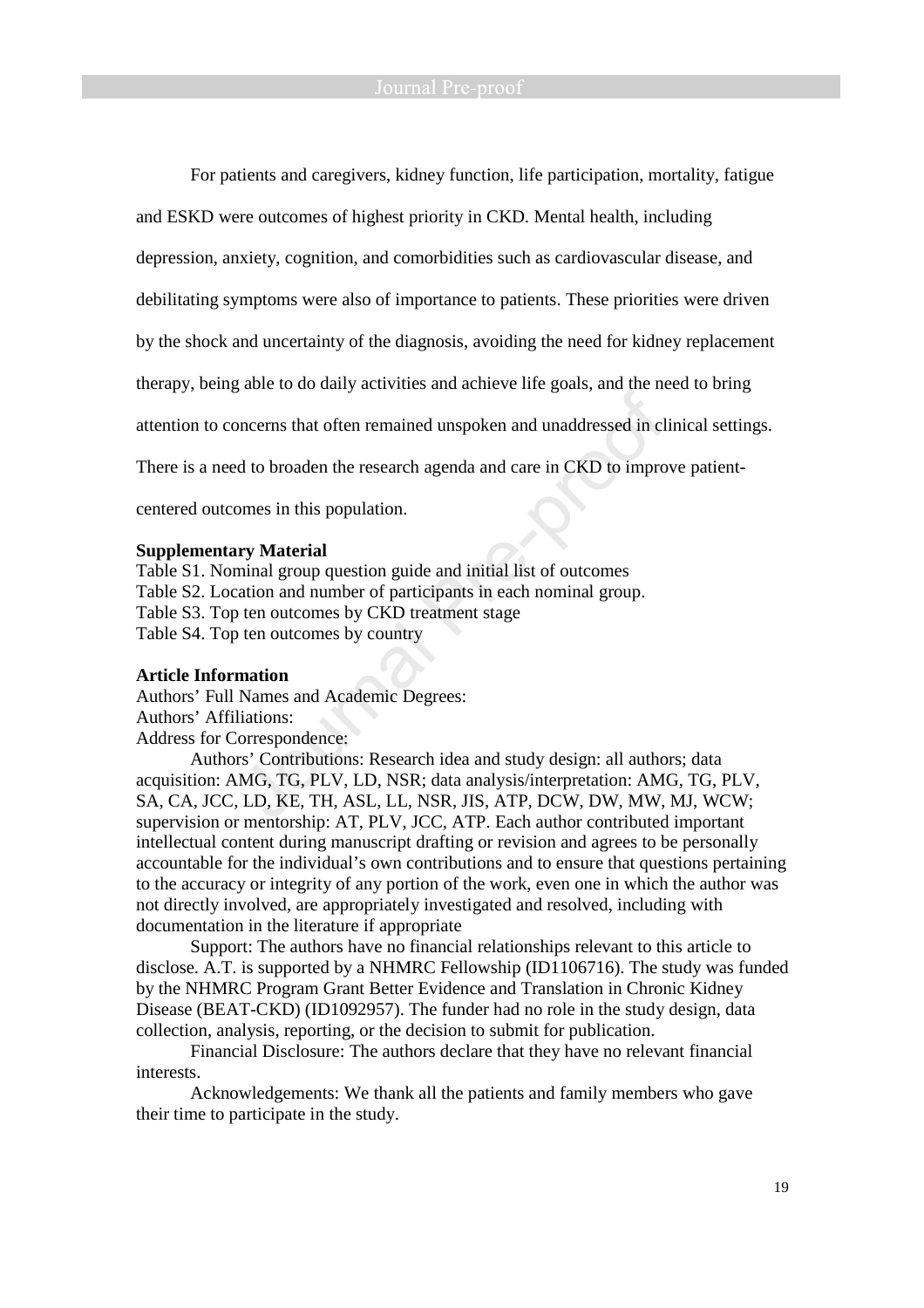Peer Review: Received December 20, 2019. Evaluated by 3 external peer reviewers, with direct editorial input from an Associate Editor, who served as Acting Editor-in-Chief. Accepted in revised form March 21, 2020. The involvement of an Acting Editor-in-Chief was to comply with AJKD's procedures for potential conflicts of interest for editors, described in the Information for Authors & Journal Policies.

### **REFERENCES**

1. Jha V, Garcia-Garcia G, Iseki K, et al. Chronic kidney disease: global dimension and perspectives. *Lancet.* 2013;382(9888):260-272.

2. Go AS, Chertow GM, Fan D, McCulloch CE, Hsu CY. Chronic kidney disease and the risks of death, cardiovascular events, and hospitalization. *N Engl J Med.*  2004;351(13):1296-1305.

3. Drawz P, Rahman M. Chronic kidney disease. *Ann Intern Med.*  2015;162(11):ITC1-16.

4. Grams ME, Sang Y, Ballew SH, et al. Predicting timing of clinical outcomes in patients with chronic kidney disease and severely decreased glomerular filtration rate. *Kidney Int.* 2018;93(6):1442-1451.

5. Thomas B, Matsushita K, Abate KH, et al. Global cardiovascular and renal outcomes of reduced eGFR. *J Am Soc Nephrol.* 2017;27(7):2167-2179.

6. Saunders MR, Cifu A, Vela M. Screening for chronic kidney disease. *J Am Med Assoc.* 2015;314(6):615-616.

7. Uhlig K, Levey AS. Developing outcomes for chronic kidney disease: we should include all of the outcomes. *Ann Intern Med.* 2012;156(8):599=601.

8. Palmer S, Vecchio M, Craig JC, et al. Prevalence of depression in chronic kidney disease: systematic review and meta-analysis of observational studies. *Kidney Int.*  2013;84(1):179-191.

9. Cabrera VJ, Hansson J, Kliger AS, Finkelstein FO. Symptom management of the patient with CKD: the role of dialysis. *12.* 2017;4(687-93).

10. Artom M, Moss-Morris R, Caskey F, Chilcot J. Fatigue in advanced kidney disease. *Kidney Int.* 2014;86(3):497-505.

11. Roshanravan B, Gamboa J, Wilund K. Exercise and CKD: skeletal muscle dysfunction and practical application of exercise to prevent and treatment physical impairments in CKD. *Am J Kidney Dis.* 2017;89(6):837-852.

12. Eckardt KU, Bansal N, Coresh J, et al. Improving the prognosis of patients with severely decreased glomerular filtration rate (CKD G4+): conclusions from a Kidney Disease: Improving Global Outcomes (KDIGO) Controversies Conference. *Kidney Int.*  2018;93(6):1281-1292.

13. Teasdale EJ, Leydon G, Fraser S, Roderick P, Taal MW, Tonkin-Crine S. Patients' experiences after CKD diagnosis: a meta-ethnographic study and systematic review. *Am J Kidney Dis.* 2017;70(5):656-665.

14. Tong A, Lopez-Vargas P, Howell M, et al. Consumer involvement in topic and outcome selection in the development of clinical practice guidelines. *Health Expect.*  2012;15(4):410-423.

15. Manns B, Hemmelgarn B, Lillie E, et al. Setting research priorities for patients on or nearing dialysis. *Clin J Am Soc Nephrol.* 2014;9(10):1813-1821.

16. Tong A, Sainsbury P, Carter SM, et al. Patients' priorities for health research: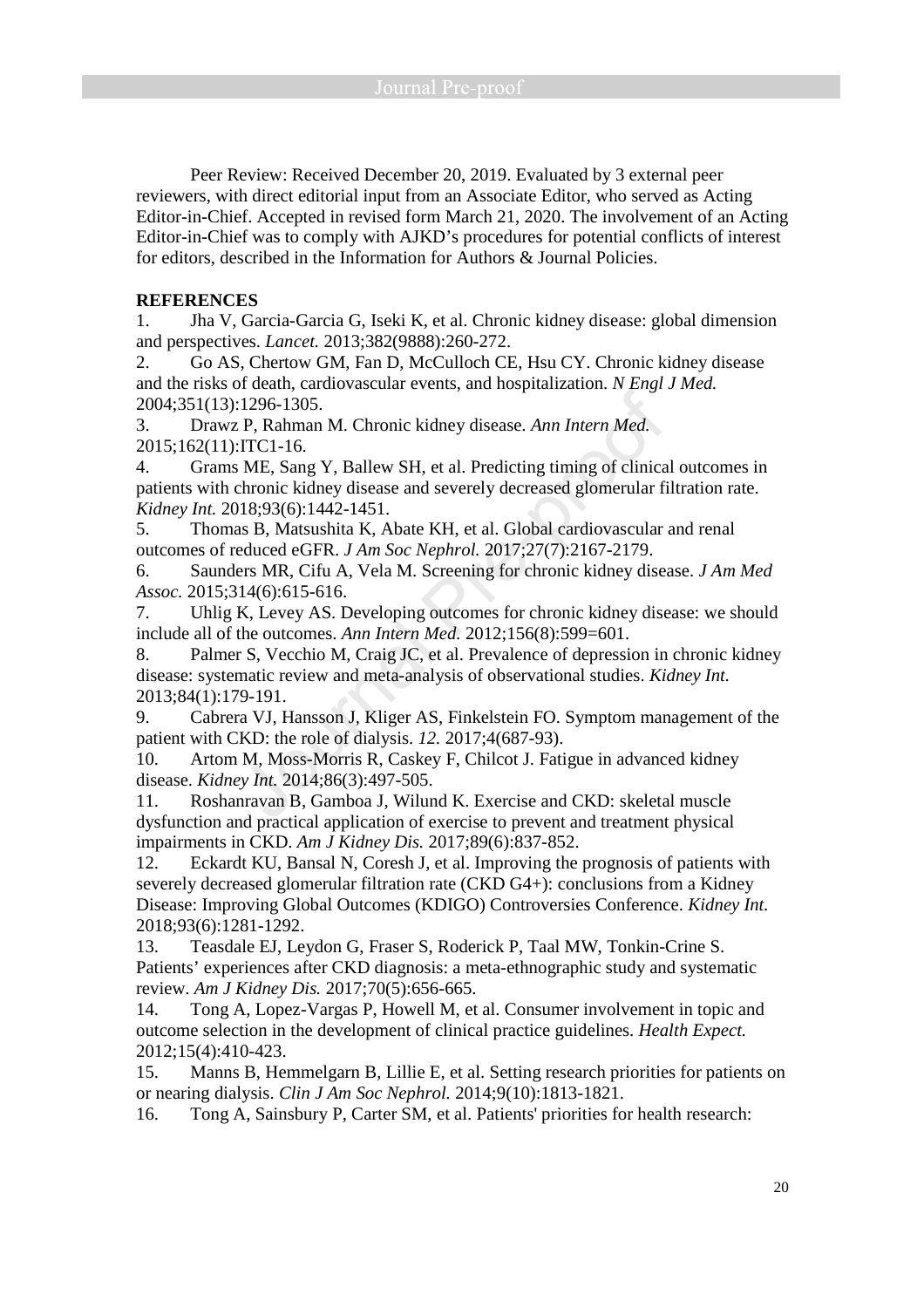focus group study of patients with chronic kidney disease. *Nephrol Dial Transplant.*  2008;23(10):3206-3214.

17. Hemmelgarn BR, Pannu N, Ahmed SB, et al. Determining the research priorities for patients with chronic kidney disease not on dialysis. *Nephrol Dial Transplant.*  2017;32(5):847-854.

18. Tong A, Crowe S, Chando S, et al. Research priorities in CKD: report of a national workshop conducted in Australia. *Am J Kidney Dis.* 2015;66(2):212-222.

19. Levey AS, Inker LA, Coresh J. Chronic kidney disease in older people. *J Am Med Assoc.* 2015;314(6):557-558.

20. Chong K, Unruh M. Why does quality of life remain an under-investigated issue in chronic kidney disease and why is it rarely set as an outcome measure in trials in this population? *Nephrol Dial Transplant.* 2017;32(S2):ii47-52.

21. Selewski DT, Thompson A, Kovacs S, et al. Patient-reported outcomes in glomerular disease. *Clin J Am Soc Nephrol.* 2017;12(1):140-148.

22. Dawson J, Doll H, Fitzpatrick R, Jenkinson C, Carr AJ. The routine use of patient reported outcome measures in healthcare settings. *BMJ.* 2010;340:c186.

23. Ju A, Tong A. Considerations and challenges in selecting patient-reported outcome measures for clinical trials in nephrology. *Clin J Am Soc Nephrol.*  2017;12(11):1882-1884.

24. Tong A, Sainsbury P, Craig J. Consolidated criteria for reporting qualitative research (COREQ): a 32-item checklist for interviews and focus groups. *Int J Qual Health Care.* 2007;19(6):349-357.

25. Jones J, Hunter D. Consensus methods for medical and health services research. *BMJ.* 1995;311(7001):376-380.

26. Manera KE, Hanson CS, Gutman T, Tong A. Chapter 42. Consensus methods: nominal group technique. In: Liamputtong P, ed. *Handbook of Research Methods in Health Social Sciences.* Singapore: Springer Nature 2019.

27. Urquhart-Secord R, Craig JC, Hemmelgarn B, et al. Patient and caregiver priorities for outcomes in hemodialysis: an international nominal group technique study. *Am J Kidney Dis.* 2016;68(3):444-454.

28. Howell M, Tong A, Wong G, Craig JC, Howard K. Important outcomes for kidney transplant recipients: a nominal group and qualitative study. *Am J Kidney Dis.*  2012;60(23):186-196.

29. Manera KE, Johnson DW, Craig JC, et al. Patient and caregiver priorities for outcomes in peritoneal dialysis. *Clin J Am Soc Nephrol.* 2019;14(1):74-83.

30. Giacomini MK, Cook DJ. Users' guides to the medical literature: XXIII. Qualitative research in health care A. Are the results of the study valid? Evidence-Based Medicine Working Group. *JAMA.* 2000;283(3):357-362.

31. Schipper K, Abma TA. Coping, family and mastery: top priorities for social science research by patients with chronic kidney disease. *Nephrol Dial Transplant.*  2011;26(10):3189-3195.

32. Evangelidis N, Tong A, Manns B, et al. Developing a set of core outcomes for trials in hemodialysis: an international Delphi survey. *Am J Kidney Dis.* 2017;70(4):464- 475.

33. Flythe JE, Hilliard T, Castillo G, et al. Symptom prioritization among adults receiving in-center hemodialysis: a mixed methods study. *Clin J Am Soc Nephrol.*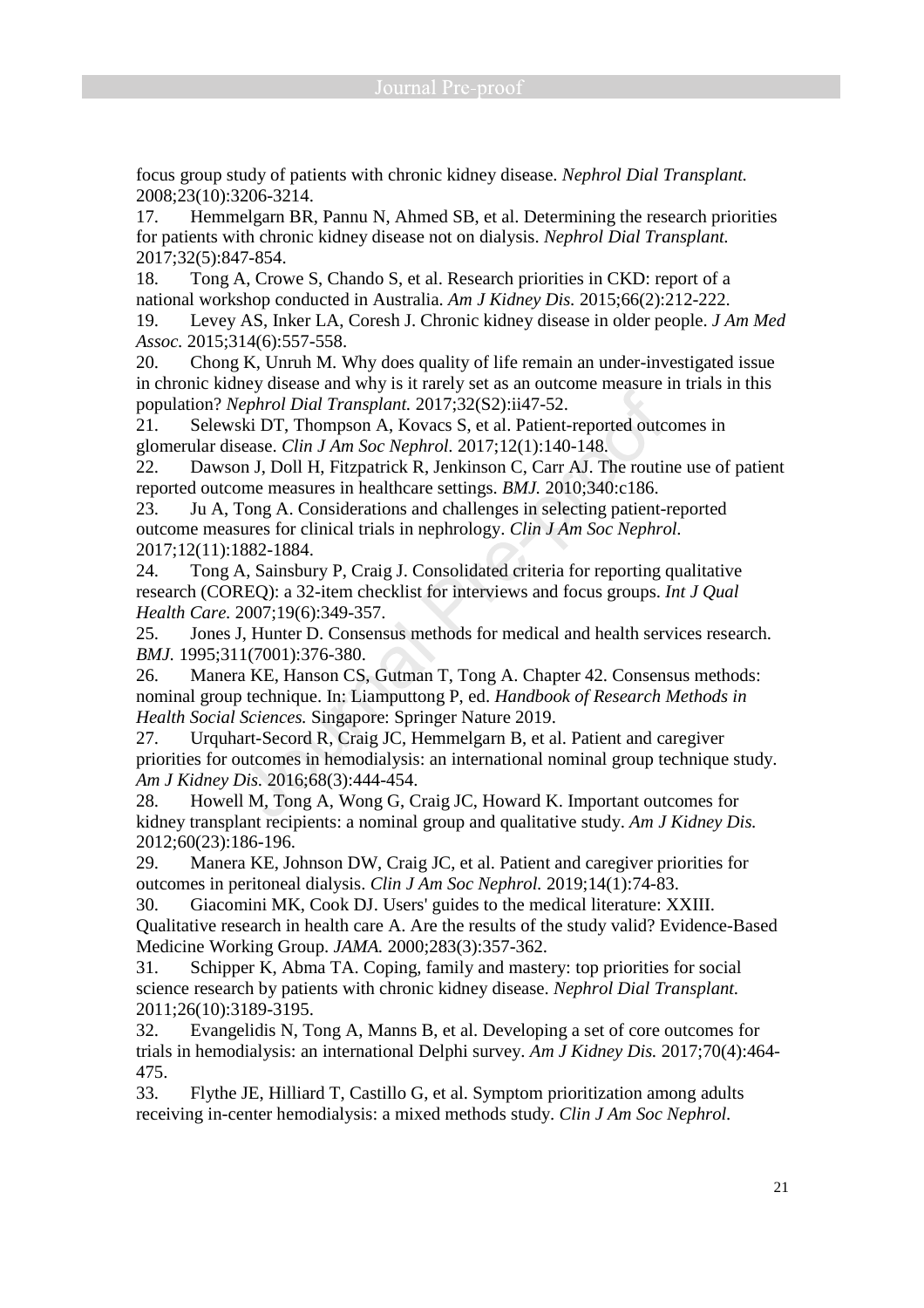2018;13(5):735-745.

34. Van Sandwijk MS, Ten Berge IJ, Majoie CB, et al. Cognitive changes in chronic kidney disease and after transplantation. *Transplant.* 2016;100(4):734-742.

35. Torres RV, Elias MF, Seliger S, Davey A, Robbins MA. Risk for cognitive impairment across 22 measures of cognitive ability in early-stage chronic kidney disease. *Nephrol Dial Transplant.* 2017;32(2):299-306.

36. Weiner DE, Gaussoin SA, Nord J, et al. Cognitive function and kidney disease: baseline data from the systolic blood presure intervention trial (SPRINT). *Am J Kidney Dis.* 2017;70(3):357-367.

37. Tonelli M. The roads less traveled? Diverging research and clinical priorities for dialysis patients and those with less severe CKD. *Am J Kidney Dis.* 2014;63(1):124-132.

38. Ramer SJ, McCall NN, Robinson-Cohen C, et al. Health outcome priorities of older adults with advanced CKD and concordance with their nephrology providers' perceptions. *J Am Soc Nephrol.* 2018;29(12):2870-2878.

39. A. N, Norton JM, Bouleware LE. Educating patients about CKD: the path to selfmanagement and patient-centered care. *Clin J Am Soc Nephrol.* 2016;11(4):694-703. 40. Serper M, Patzer RE, Curtis LM, et al. Health literacy, cognitive ability, and

functional health status among older adults. *Health Serv Res.* 2014;49(4):1249-1267. 41. Tong A, Manns B, Wang AYM, et al. Implementing core outcomes in kidney

disease: report of the Standardized Outcomes in Nephrology (SONG) implementation workshop. *Kidney Int.* 2018;94(6):1053-1068.

OUFF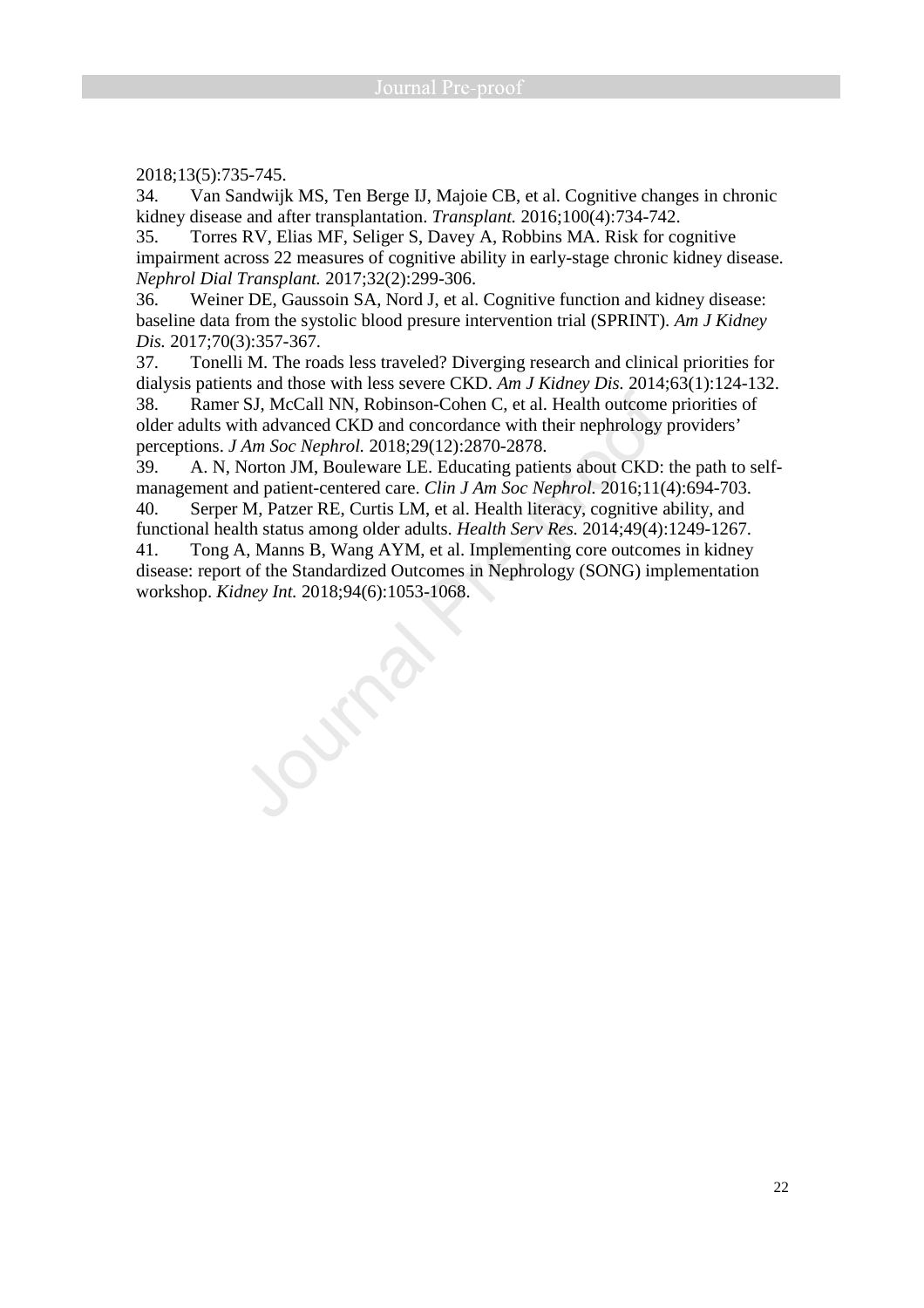### **Table 1. Characteristics of participants (N=67)**

| <b>Characteristics</b>                     | n (%)                |
|--------------------------------------------|----------------------|
| <b>Role</b>                                |                      |
| Patient                                    | 54 (81)              |
| Caregiver                                  | 13 (19)              |
| Sex                                        |                      |
| Male                                       | 24 (36)              |
| Female                                     | 43 (64)              |
| <b>Country</b>                             |                      |
| United States (3 groups)                   | 21(31)               |
| Australia (4 groups)                       | 28 (42)              |
| United Kingdom (3 groups)                  | 18(27)               |
| <b>Ethnicity<sup>a</sup></b>               |                      |
| White                                      | 46 (69)              |
| African American                           | 11(16)               |
| Asian                                      | 4(6)                 |
| Other*                                     | 6(9)                 |
| Age (years)                                |                      |
| $18 - 30$                                  | 4(6)                 |
| $31 - 40$                                  | 8(12)                |
| $41 - 50$                                  | 12(18)               |
| 51-60                                      | 23(34)               |
| 61-70                                      | 15(22)               |
| >70                                        | 5(8)                 |
| <b>Marital status</b>                      |                      |
| Single/widowed                             | 18(27)               |
| Married/Partnered                          | 39 (58)              |
| Divorced/separated                         | 10(15)               |
| <b>Number of children</b>                  |                      |
| 0                                          | 18 (27)              |
| $1 - 2$                                    | 32(48)               |
| 3 or more                                  | 17(25)               |
| <b>Employment</b>                          |                      |
| Full time                                  | 24 (36)              |
| Part time/casual                           | 11(16)               |
| Student                                    | 3(5)                 |
| Not employed/disability                    | 13 (19)              |
| Retired                                    | $\overline{16}$ (24) |
| <b>Education</b>                           |                      |
| Before 10th grade before 16 yrs            | 4(6)                 |
| Completed 10 <sup>th</sup> grade 16 yrs    | 5(7)                 |
| Completed 12 <sup>th</sup> grade 17/18 yrs | 7(11)                |
| Professional certificate                   | 11(16)               |
| Undergraduate degree                       | 22(33)               |
| Postgraduate degree                        | 18 (27)              |
| Age at time of diagnosis*                  |                      |
| $<18$                                      | 5(9)                 |
| 18-30                                      | 11(20)               |
| $31 - 40$                                  | 10(19)               |
| $41 - 50$                                  | 13(24)               |
| >50                                        | 14 (26)              |
| Time since diagnosis of CKD (years)        |                      |
| $<$ 1                                      | 5(9)                 |
| $1-5$                                      | 15(28)               |
| $6 - 10$                                   | 11(20)               |
| $11 - 15$                                  | 8(15)                |
| $>15$                                      | 14 (26)              |
| Cause of kidney disease*                   |                      |
| <b>Diabetes</b>                            | 9(17)                |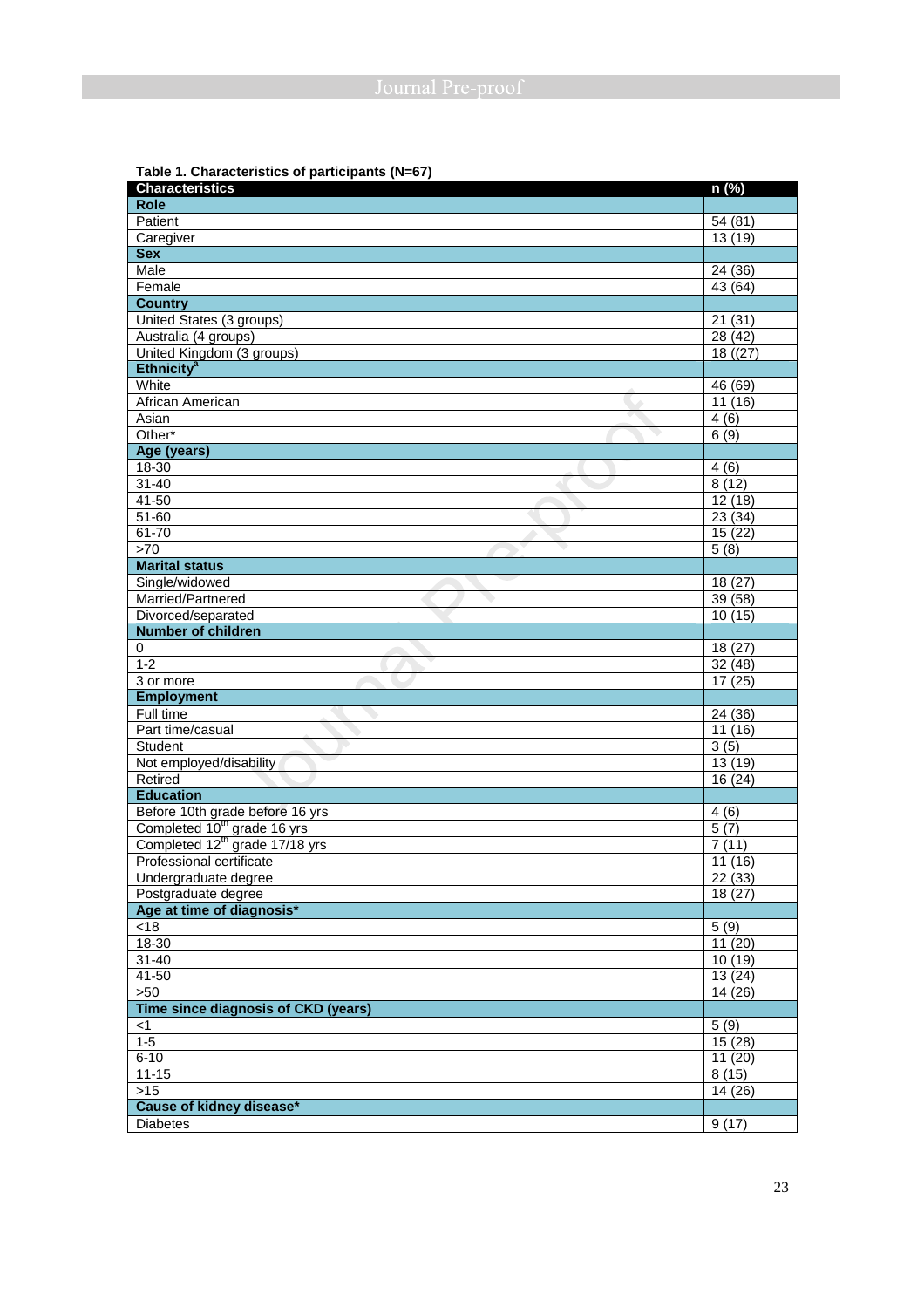| Hypertension                                      | 19 (35) |
|---------------------------------------------------|---------|
| <b>PKD</b>                                        | 7(13)   |
| Glomerulonephritis                                | 19 (35) |
| Infection                                         | 2(4)    |
| Immune/autoimmune                                 | 7(13)   |
| Reflux nephropathy                                | (2)     |
| Unknown/don't know                                | 3(6)    |
| Other <sup>c</sup>                                | 6(11)   |
| Type of kidney replacement therapy (current)*     |         |
| None                                              | 16 (30) |
| Hemodialysis                                      | 14 (26) |
| Peritoneal dialysis                               | 4(7)    |
| Kidney transplant                                 | 20(37)  |
| Duration of kidney replacement therapy (current)* |         |
| Less than 12 months                               | 4(7)    |
| 1-3 years                                         | 13(24)  |
| 4-6 years                                         | 7(13)   |
| More than 6 years                                 | 15 (28) |

aHispanic/Latino (n=1), Aboriginal Australian (n=1), Pakistani (n=2), Middle Eastern (n=1), Indian (n=1);

Joseph's Right

\*\*Patients only (may include missing data if patients did not respond to the question)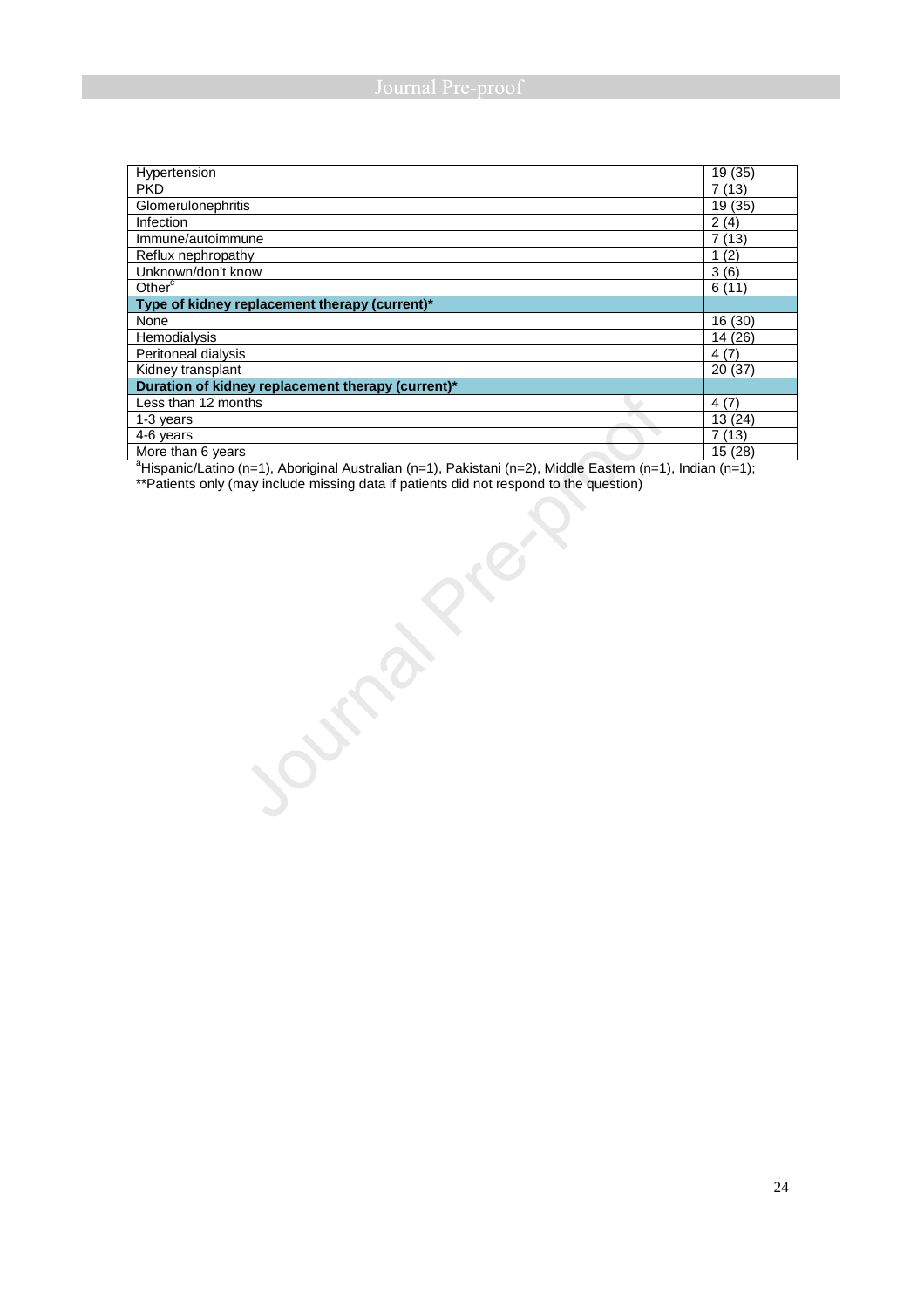**Purple** 

 "I want to live as long as I can, because I've got two grandchildren and three for as long as I can. That's why I'm here."

e beat me. I am going to be on top of this. If it does, my life that I don't regret" (Female, Australia, HD) atter what the numbers say, and some of my numbers should have suggested that I should be feeling a lot worse than what I actually was, it's about how much I feel I can do and participate in my life and feel

 "How much of the responsibility is ours in terms of, we have this disease whether we like it or not and we have to accept it. How much of that responsibility is to find out about it, to understand it, to educate ourselves, because it's my disease and I the best person to do that, and how much of it sibility or physician's responsibility or GP's le the right information? (Male, UK, HD)

 "For the kidney to be silent and long-term, but for blood pressure I feel it is more me." (Male, UK, CKD)

 "I'm really keen on living well. Looking at the future, my decisions of what will really help me to live well and to feel well, that will guide my decision-making at all

ise when you have a kidney disease, you know that ig you're going to die. You just know that you're re going to die" (Female, UK, CKD) "Basically, when you hit level five [CKD Stage 5], it's time to either plan to meet Vale, Australia, caregiver)

 "I got frustrated because of the medications that they put you on. And I couldn't function on the court because it was messing with my vision and doing different r experienced before".(Female, US, Tx)

 "You have to realize that the other 35% of those toxins are still running around in only your, your organs, but they affect your brain, which affects your cognition, your emotions and all of that. I would find myself just st no reason at all. I mean, there are reasons I would just be, I wake up in the morning, just be irritated. I didn't want to be talked ' (Female, US, HD).

 "Just in terms of with any kind of disease and particularly since we're here discussing this there is a mental and emotional impact, finding out you have this, things that you go through" (Female, Australia,

> ing, you sort of know what sort of track you're going s on the way, or if you're going to stay on the way."

| Table 2: Illustrative quotes            |                                                                                    |
|-----------------------------------------|------------------------------------------------------------------------------------|
| <b>Theme</b>                            | <b>Illustrative quotations</b>                                                     |
| <b>RE-EVALUATING AND REFRAMING LIFE</b> |                                                                                    |
| Despair in being                        | "And the first thing you think of is, da                                           |
| confronted with                         | stage. My kidney's going to stop wo                                                |
| death                                   | kidney could be, you know? You co                                                  |
|                                         | "It's kind of a scary thing because w                                              |
|                                         | if your kidneys aren't functioning you                                             |
|                                         | going to go to dialysis and you're go                                              |
|                                         | "But when you're in early stage, you                                               |
|                                         | question, am I going to die?" (Fema                                                |
| <b>Making the most of</b>               | "I want to live as long as I can, beca                                             |
| life left                               | children and I want to see them for a                                              |
|                                         | (Female, UK, CKD).                                                                 |
|                                         | "I'm not going to let this disease bea<br>well I've done a lot of things in my lif |
|                                         | "So, it doesn't actually really matter                                             |
|                                         | numbers should have suggested tha                                                  |
|                                         | actually was, it's about how much I f                                              |
|                                         | normal". (Female, Australia, CKD)                                                  |
|                                         | "I'm really keen on living well. Lookir                                            |
|                                         | really help me to live well and to fee                                             |
|                                         | stages of it". (Female, UK, CKD).                                                  |
| <b>INTENSIFIED KIDNEY CONSCIOUSNESS</b> |                                                                                    |
| Fear of needing                         | "It's kind of a scary thing because w                                              |
| dialysis                                | if your kidneys aren't functioning you                                             |
|                                         | going to go to dialysis and you're go                                              |
|                                         | "Basically, when you hit level five [C                                             |
|                                         | your maker or go on dialysis. (Male,                                               |
| <b>Enabling self-</b>                   | "How much of the responsibility is c                                               |
| management to                           | we like it or not and we have to acce                                              |
| prevent disease                         | out about it, to understand it, to edu                                             |
| progression                             | need to manage it because I'm the I                                                |
|                                         | should be the hospital's responsibilit                                             |
|                                         | responsibility, at least to provide the                                            |
| <b>Repercussions on</b>                 | "For the kidney to be silent and long                                              |
| cardiovascular health                   | active and it can kill within no time."                                            |
|                                         | "He [the patient] is all the time, sayir                                           |
|                                         | heart!"(Female, Australia, HD)                                                     |
|                                         | <b>BATTLING UNRELENTING AND DEBILITATING BURDENS</b>                               |
| <b>Impairing life</b>                   | "I still want to be able to do what I've                                           |
| activities and goals                    | CKD)                                                                               |
|                                         | "Fatigue was her number one thing.                                                 |
|                                         | know how she managed that. She'd                                                   |
|                                         | whole day." (Female, US, caregiver)                                                |
|                                         | "I got frustrated because of the med                                               |
|                                         | function on the court because it was<br>things in my body that I'd never expe      |
| <b>Mentally and</b>                     | "You have to realize that the other 3                                              |
| emotionally                             | your body. And they affect not only                                                |
| incapacitated                           | which affects your cognition, your er                                              |
|                                         | snapping at my husband for just no                                                 |
|                                         | would just be, I wake up in the morn                                               |
|                                         | to, I didn't want to be bothered" (Fer                                             |
|                                         | "Just in terms of with any kind of dis                                             |
|                                         | discussing this there is a mental and                                              |
|                                         | stages of grief and then there's thing                                             |
|                                         | caregiver)                                                                         |
| <b>DREADING UPHEAVAL</b>                | <b>AND CONSTRAINTS</b>                                                             |
| An uncertain and                        | "It's like knowing but not knowing, y                                              |
| precarious trajectory                   | down but you don't know what's on t                                                |
|                                         |                                                                                    |

is, dang, I'm going to die! You know? It's end stage. My kidney's going to stop working. I could wake up tomorrow and my kidney could be, you know? You could get hit with all that." (Female, US, CKD). "It's kind of a scary thing because when you have a kidney disease, you know that ig you're going to die. You just know that you're re going to die." (Female, UK, CKD) "But when you're in early stage, you would want to know. That was the first Female, UK, Tx).

"He [the patient] is all the time, saying, "Oh, it is my heart, it is my heart, it is my

"I still want to be able to do what I've always done and I can't". (Female, Australia,

hing. She was going to school full time, I don't know how she managed that. She'd go to school and come home and sleep the giver)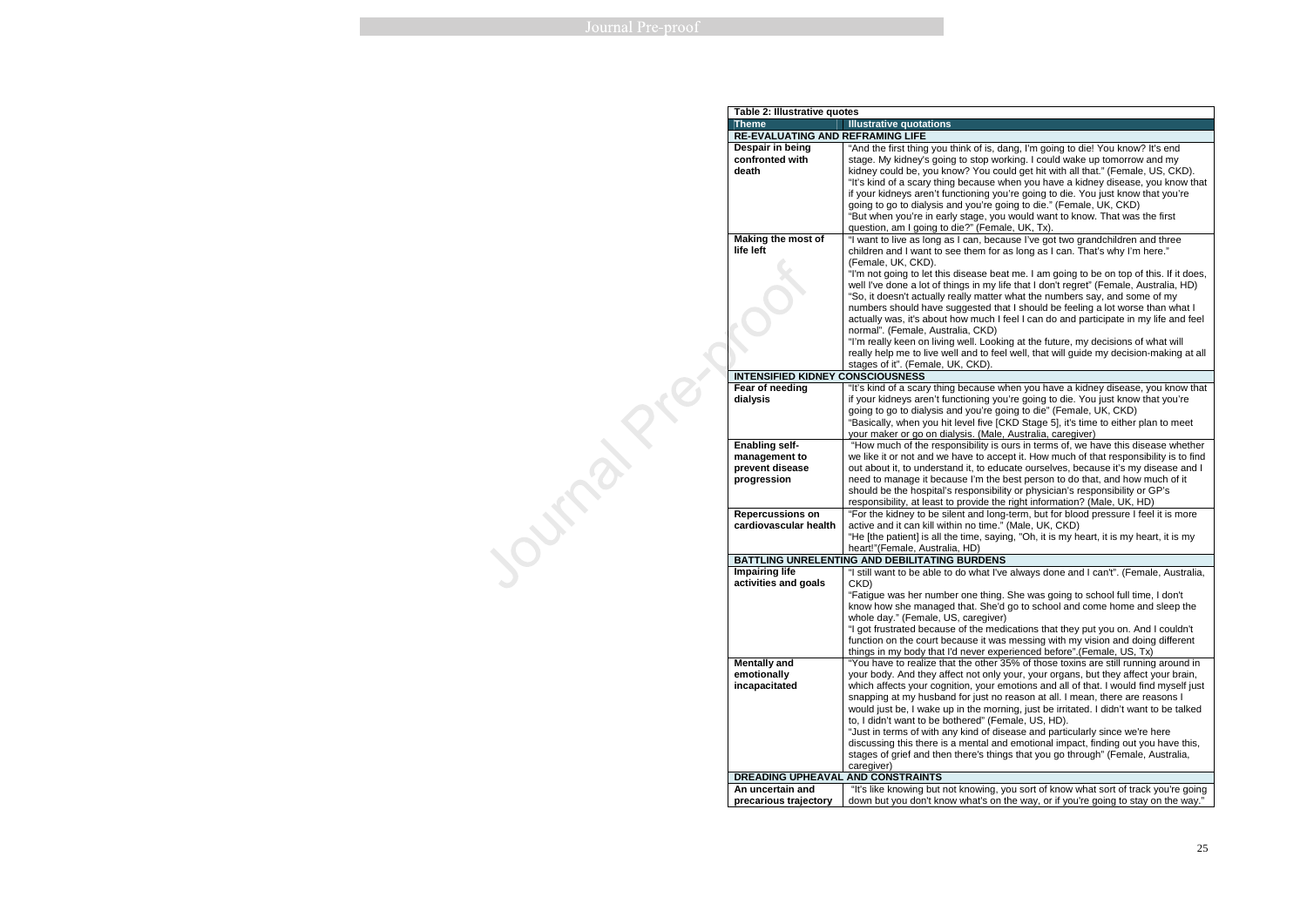"I'll start. I'm first thing that comes to mind when I hear kidney disease is "no cure"

you will talk about your levels, you talk about your your sex drive". (Male, Australia, PD) "Because the point is, from their perspective, what are they doing? They're monitoring us, they're managing us medically, they're worried about the GFR, they're worried about the medical aspect of the treatments" (Male, Australia, PD) "When it started with me, there was only the specialist, and the GPs don't want to say too much. I would've liked to have been able to talk to someone…somebody is wrong with you" (Male, Australia, PD) "I needed to know exactly where I was at with my kidney function" (Female,

mptoms, they'd manage the symptoms and how he numbers." (Female, Australia, Tx) "Because when they were talking to my family about the different stages, they said two out of what? Three? Ten? What?" (Female,

ement therapy), HD, hemodialysis, PD, peritoneal

|                                                           | (Female, UK, HD)                                                        |  |
|-----------------------------------------------------------|-------------------------------------------------------------------------|--|
| <b>Trauma of</b>                                          | "When I go the hospital, my mor                                         |  |
| hospitalization                                           | better do something to sedate h                                         |  |
|                                                           | you to leave here. If you want he                                       |  |
|                                                           | you need to give her something                                          |  |
|                                                           | I'll start demanding to leave" (Fe                                      |  |
| <b>Resigned to a bleak</b>                                | "I'll start. I'm first thing that come                                  |  |
| future                                                    | (Female, US, Tx)                                                        |  |
|                                                           |                                                                         |  |
|                                                           | <b>TABOO AND UNSPOKEN CONCERNS</b>                                      |  |
| <b>Enduring</b>                                           | "You will go to your doctor and y                                       |  |
| embarrassing issues                                       | itchy skin. You don't talk about y                                      |  |
| <b>Problems</b>                                           | "Because the point is, from their                                       |  |
| unaddressed in time-                                      | monitoring us, they're managing                                         |  |
| limited consultation                                      | they're worried about the medic                                         |  |
|                                                           | "When it started with me, there                                         |  |
|                                                           | say too much. I would've liked to                                       |  |
|                                                           | that you can talk to about what i                                       |  |
|                                                           | "I needed to know exactly where                                         |  |
| Vague implications of                                     | Australia, Tx)                                                          |  |
| biochemical                                               | "If they're talking to us about syr<br>we felt more than focusing on th |  |
| parameters                                                | "Because when they were talkin                                          |  |
|                                                           | well, okay well stage two, stage                                        |  |
|                                                           | Australia, Tx)                                                          |  |
| CKD, chronic kidney disease (not receiving kidney replace |                                                                         |  |
| dialysis, Tx, transplant                                  |                                                                         |  |
|                                                           |                                                                         |  |
|                                                           |                                                                         |  |
|                                                           |                                                                         |  |
|                                                           |                                                                         |  |
|                                                           |                                                                         |  |
|                                                           |                                                                         |  |
|                                                           |                                                                         |  |
|                                                           |                                                                         |  |
|                                                           |                                                                         |  |
|                                                           |                                                                         |  |
|                                                           |                                                                         |  |
|                                                           |                                                                         |  |
|                                                           |                                                                         |  |
|                                                           |                                                                         |  |
|                                                           |                                                                         |  |
|                                                           |                                                                         |  |

m will come, and she'll immediately tell them, you better do something to sedate her, because she will, every 10 minutes, fight with ner to be here for any amount of time to help her, you need to give her something to calm her down, because after day one or two, emale, US, Tx).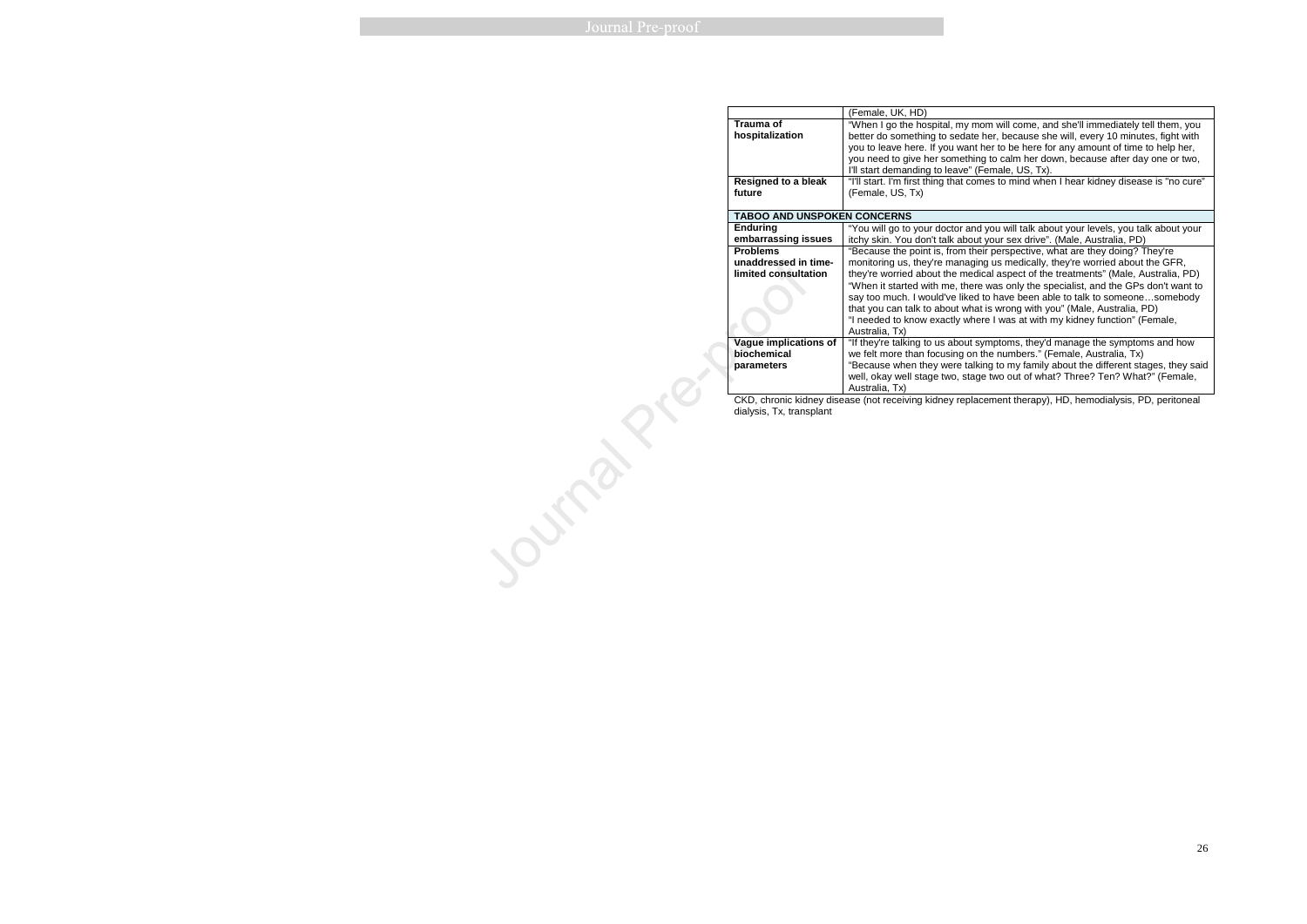#### **Figure Legends**

 **Figure 1.** Importance scores for outcomes by patients and caregivers; ordered by the overall score. Shown are median scores, with standard error represented by error bars. **Figure 2.** Schema depicting themes underpinning the prioritization of outcomes for CKD by patients and caregiver

Journal Prezenco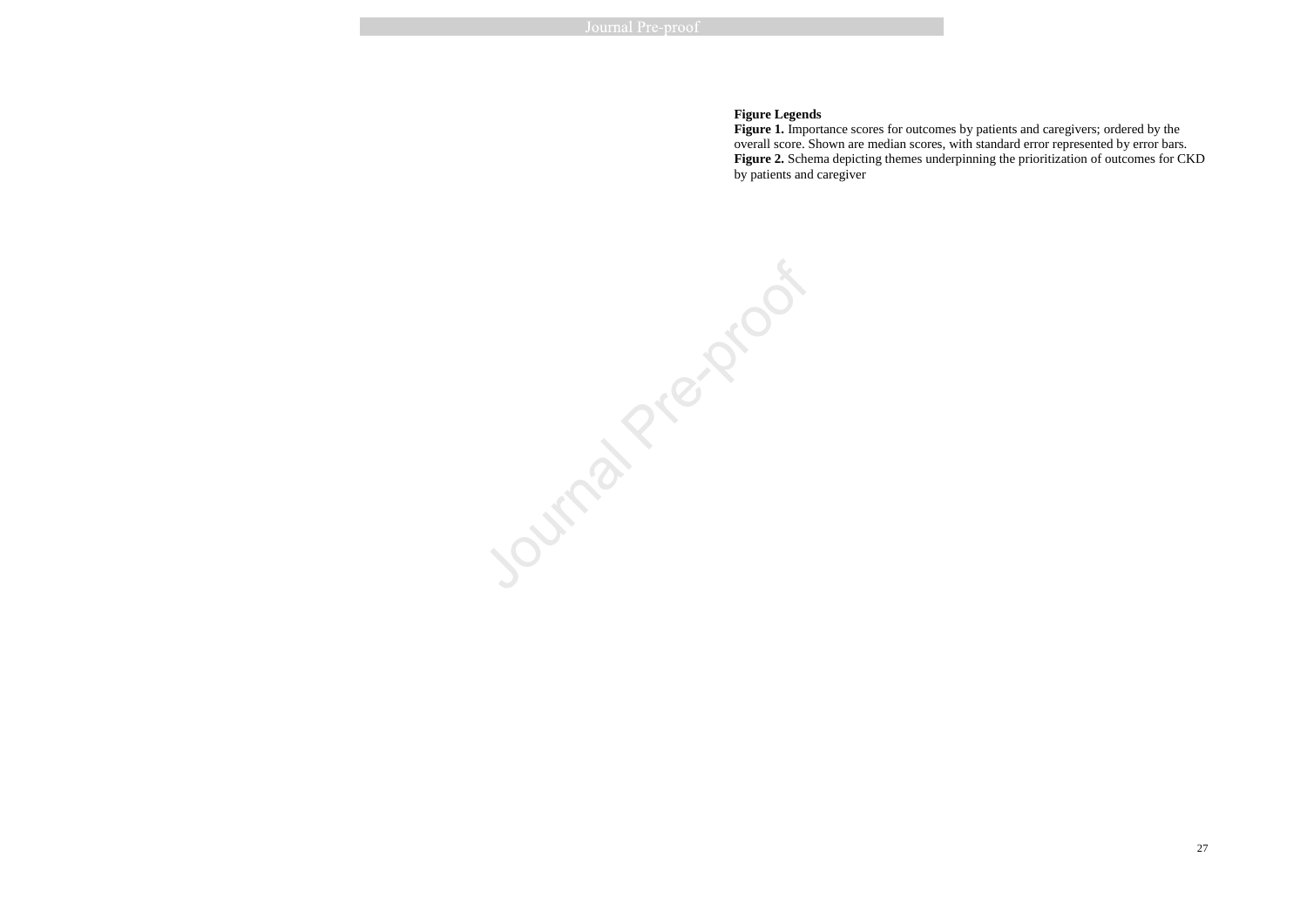